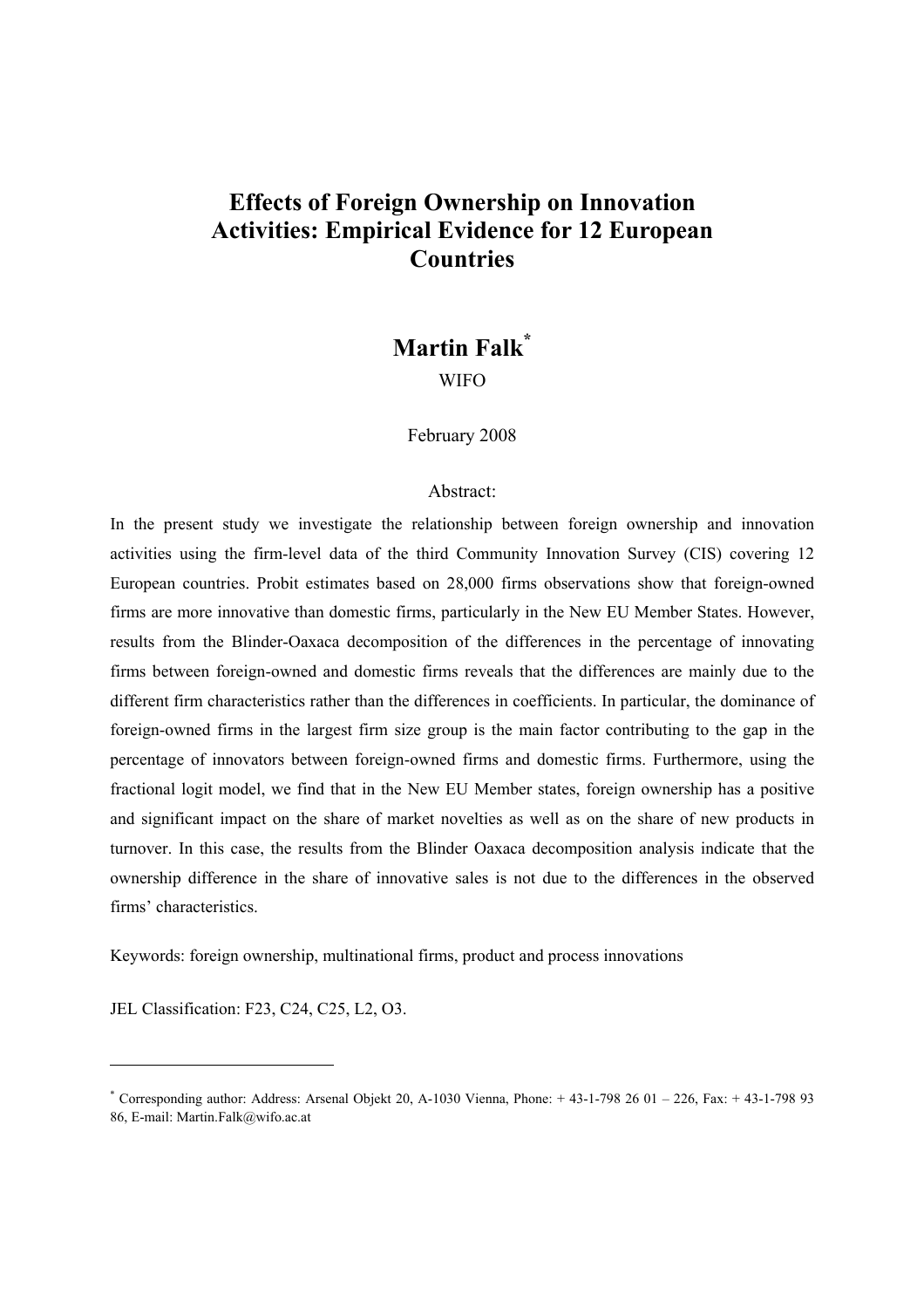## **1. Introduction<sup>1</sup>**

In the present paper we investigate the effect of foreign ownership on innovation performance for selected Western and Eastern European countries. It is well-known that the importance of foreign affiliates in industrial R&D varies considerably across OECD countries. For instance, in Hungary, Ireland, Czech Republic, and Belgium the share of foreign affiliates in the total industrial R&D expenditures is 50 per cent or more. In contrast, in Germany, Spain, and Portugal the share of foreign affiliates in the total industrial R&D is 27 per cent or less (see Graph 2 in appendix). Despite the important role of foreign-owned firms in performing business R&D and innovation activities in some OECD countries, we usually observe that foreign-owned firms possess lower R&D intensity than domestically owned firms (see OECD, 2003; OECD, 1998). This reflects the fact that multinational firms still tend to undertake most of their R&D activity within their home country rather than in a host country. In particular, R&D activities abroad primarily comprise design, development activities, and market related activities (OECD, 2003). More recently, by using firm level data for the UK, Griffith, Redding, and Simpson (2004) find that the establishments that are part of British-owned multinationals account for a larger share of R&D activity than foreign-owned multinationals.

However, the relationship between innovation output and foreign ownership is not clear-cut. Since foreign ownership is often associated with direct technology transfer from multinational companies (MNCs) to local affiliates, one can expect a positive relationship between foreign ownership and innovation output. Previous studies also confirm that foreign-owned firms are more likely to introduce new products and new production processes (Sadowski and Sadowski-Rasters, 2006 based on CIS 2 for the Netherlands; Frenz and Ietto-Gillies, 2007, based on CIS 3 for the UK). Similarly, using Italian CIS data, Balcet and Evangelista (2005) find that foreign affiliates have a relatively high propensity to innovate. However, much of the effect is explained by the fact that foreign affiliates are overrepresented in science-based industries, and by their firm size. Since foreign-owned firms differ from domestic firms regarding many characteristics, it is difficult to compare the innovation performance between the two groups. In particular, foreign affiliates tend to be larger, employ a larger fraction of skilled workers, and have higher labour productivity and export intensity (Griffith, Redding, and Simpson, 2004). There is also a concentration of foreign affiliates in R&D intensive, science-based, and scale-intensive industries (e.g. wholesale trade). Hence, a large part of the differences in innovation intensity between foreign affiliates and domestic firms may be due to a compositional effect, i.e. to the high concentration of foreign affiliates in specific industries and to the presence of a size factor.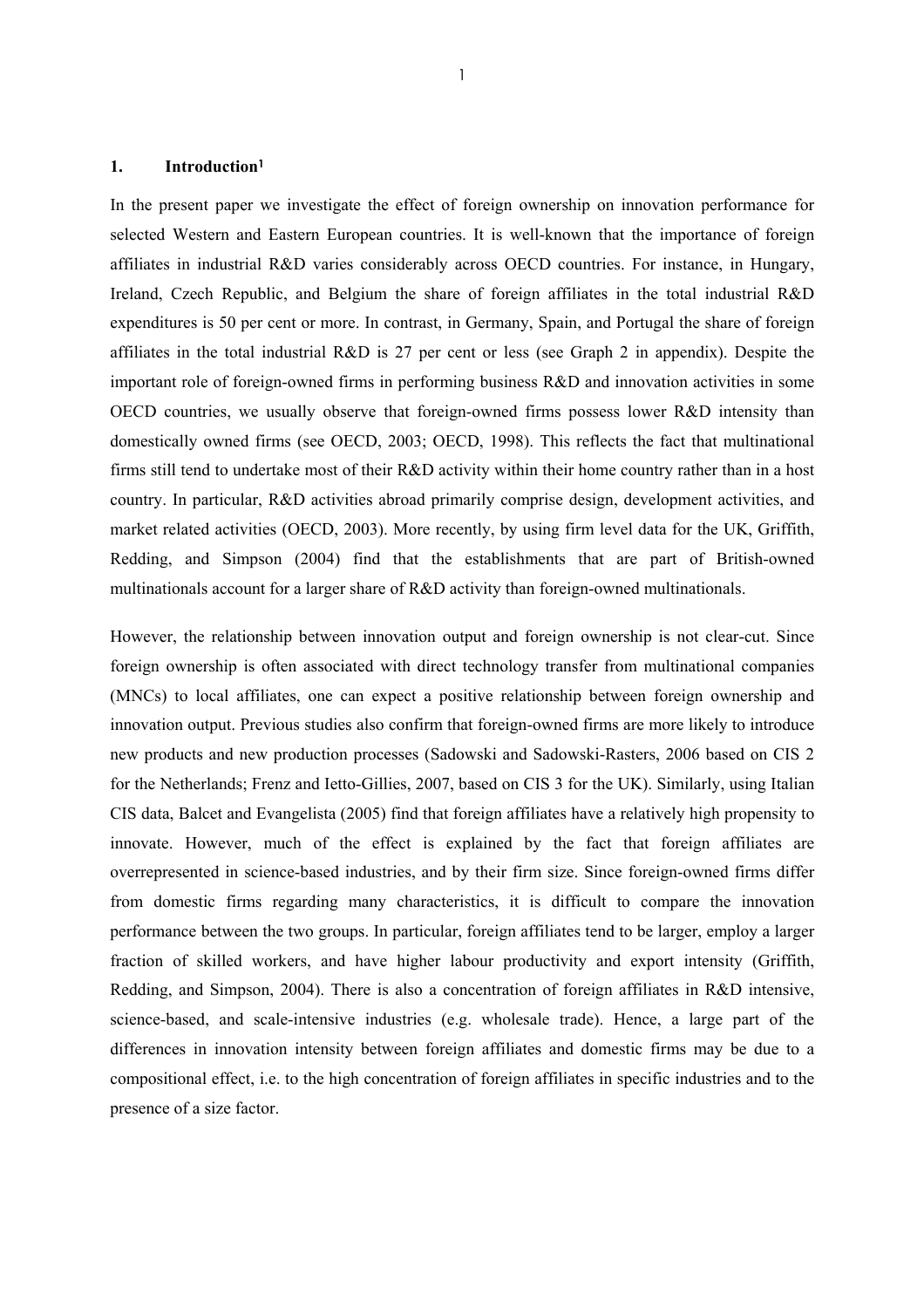In the present paper, we investigate the effects of foreign ownership on innovation performance using the CIS 3 (community innovation survey). We distinguish between two types of innovation output; namely the share of turnover with market novelties and the share of turnover with new products. The former measure is commonly referred to as imitative innovations, whereas the latter as radical or true innovations (Brouwer and Kleinknecht, 1996; Kleinknecht et al., 2002). We also look at the propensity to innovate, such as the probability to introduce new production processes and products. Furthermore, we also undertake a cross-country comparison of the effects of foreign ownership (i.e. Eastern and Western European countries). In order to investigate the sources of the possible ownership gap in innovativeness, we apply the Blinder-Oaxaca decomposition. To our knowledge there are relatively few empirical studies that analyse the role of foreign ownership for innovation output activities for the New EU Member states. The principle source of information used in the present study is the Community Innovation Survey 3 (CIS-data) in micro-aggregated form covering data for 12 European countries (i.e. Belgium, Spain, Germany, Greece, Norway, Portugal, Czech Republic, Estonia, Hungary, Lithuania, Latvia, and Slovakia). Note that all the variables used in the empirical analysis except for innovation expenditures as a percentage of turnover are original values and are not aggregated using the micro-aggregation procedure. The CIS is a popular data source for studies of the economics of innovation, since the harmonised questionnaire allows for comparisons across firms, industries, and countries. However, due to confidentiality reasons cross-country studies on the differences in innovation performance using CIS data are still rare (notable exceptions include Griffith et al., 2006; Janz et al., 2004).

The structure of the present paper is as follows. Section 2 introduces the empirical model and hypotheses. Section 3 presents the data that were used, followed by a discussion of the empirical results in section 4. Some concluding remarks are provided in section 5.

#### **2. Empirical model**

In order to analyse the determinants of the probability to innovate, we use the following binary probit model (the individual index *i* is suppressed for convenience):

$$
y^* = x^* \beta + \varepsilon ,
$$

where the latent variable  $y^*$  is observed as a binary variable y, which is defined as:

$$
y = \begin{cases} 1 & \text{if} & y^* > 0 \\ 0 & \text{if} & y^* \le 0 \end{cases}.
$$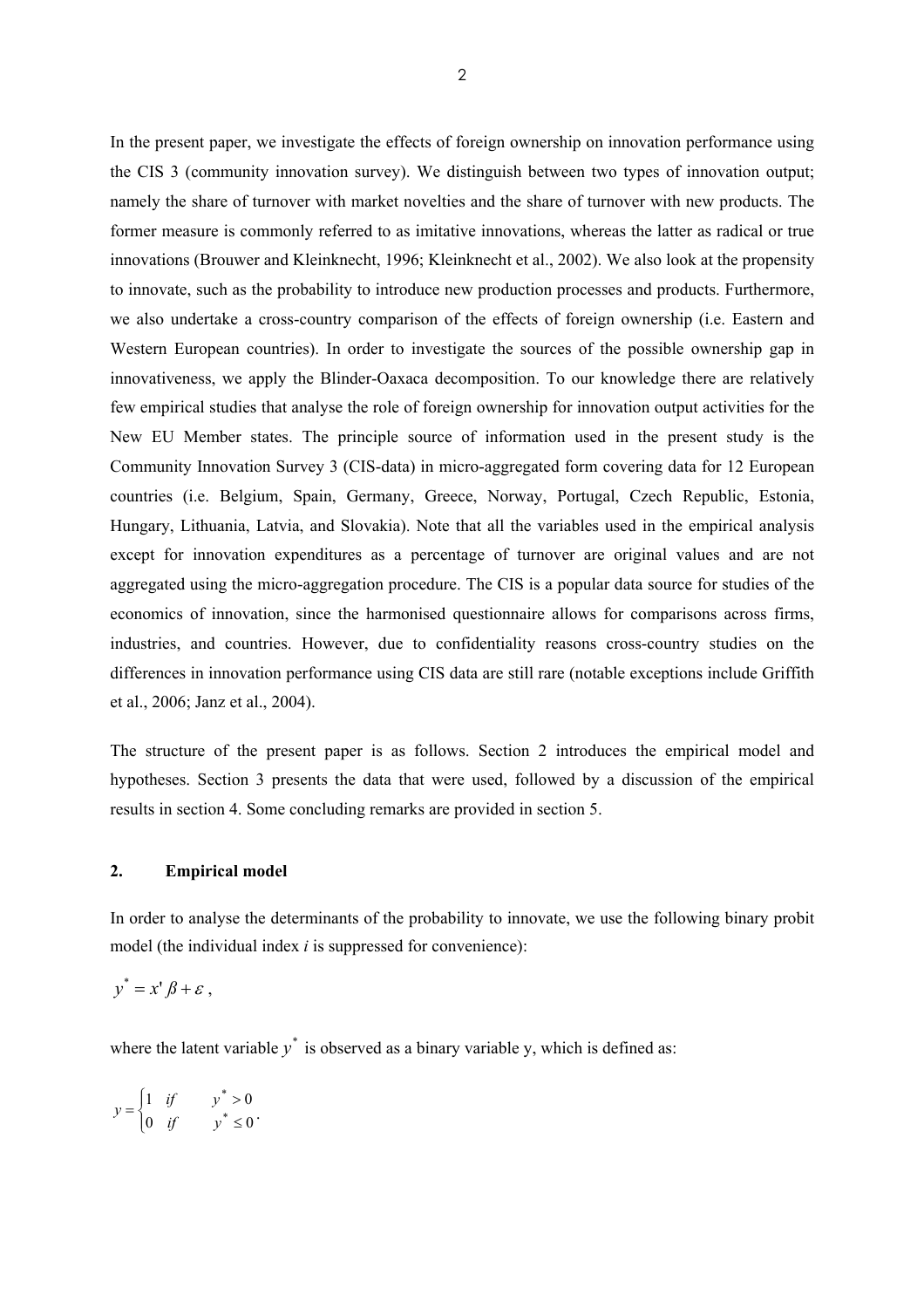The binary dependent variable y takes the value of 1 for firms that introduce technological innovations from 1998-2000, and 0 otherwise. In particular, we use five different types of technological innovations: (i) introduction of new products, (ii) introduction of new products developed in-house, (iii) introduction of new market products (new to the firm), (iv) introduction of new production processes, and (v) introduction of new production processes developed in-house. x is a vector of covariates and  $\beta$  is the corresponding coefficient vector. Random factors, as well as unobservable factors influencing the innovation decision, are captured by the error term. The set of explanatory variables include a set of dummy variables for sector affiliation, firm size, and other firm characteristics (dummy variables indicating an increase in turnover due to merger & acquisitions, newly founded firms, turnover decrease due to "firm closure" measuring in turn whether the firm has sold or closed parts of the enterprise, and information of the firms most relevant geographical market (i.e. local, national, or international markets). The main parameter of interest is the ownership difference in the probability of the introduction of new products or new production processes. The parameters can be estimated by maximum likelihood.

In order to identify the major factors that are responsible for the differences in the propensity to innovate between foreign owned firms and domestic firms we use the Oaxaca-Blinder decomposition translated to the case of the binary probit model (Fairlie, 1999, 2005). This technique decomposes the foreign ownership difference in the percentage of innovating firms,  $Y_d - Y_f$ , into the coefficients (or residual) effect and the characteristic effect:

$$
Y_d - Y_f = \left[ \overline{P}(\beta_p, X_d) - \overline{P}(\beta_p, X_f) \right] + \left[ \overline{P}(\beta_d, X_d) - \overline{P}(\beta_f, X_d) \right],
$$

 $=$  characteristics effect  $+$  coefficients effect,

where  $\overline{P}$  represents the average predicted probability of technological innovations.  $X_d$  and  $X_f$  refer to the firms' characteristics of the sample of foreign-owned and domestic firms, respectively.  $\beta_d$ ,  $\beta_f$ and  $\beta$ <sub>n</sub> refer to the parameters of the probit estimations for the sample of foreign-owned and domestic firms and the pooled model, respectively. The characteristics' effect measure the difference in predicted innovation probabilities when the firm characteristics of both foreign and domestic firms are used and the parameter vector is held constant. The coefficient effect is the difference in predicted innovation probabilities that results when the characteristics of domestic firms are held constant but the coefficient vector of both foreign and domestic firms are used.

Furthermore, we do not only investigate the impact of foreign ownership on the innovation decision but also the impact of foreign ownership on innovation performance. In particular, we estimate a share equation explaining the share of turnover with new products and market novelties, Y: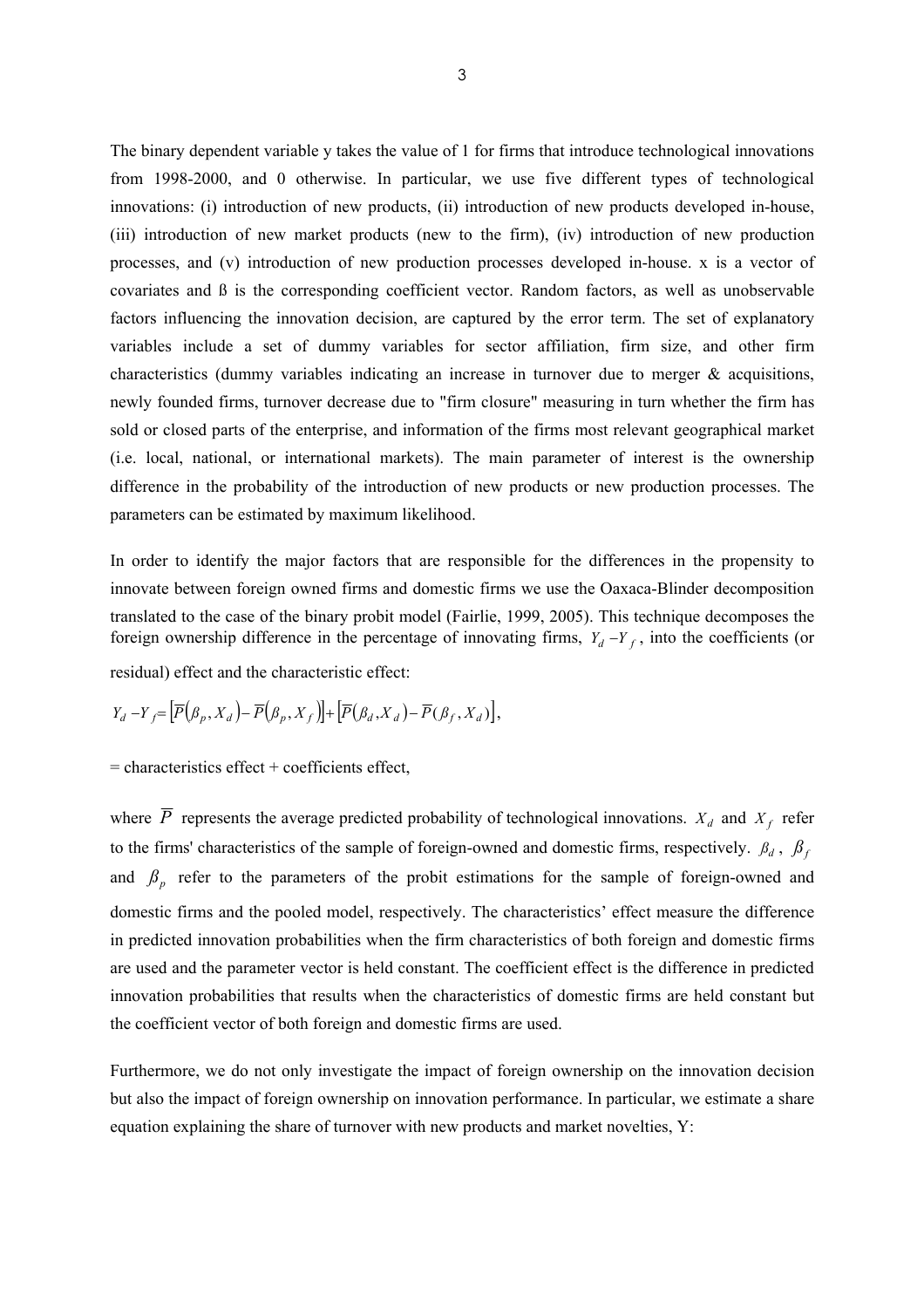$$
Y = \alpha + \beta_1 INQ + \beta_2 d_{for} + \sum_{n}^{3} \beta_{hist,n} d_{hist,n} + \sum_{h}^{2} \beta_{mark,h} d_{mark,h} +
$$
  

$$
\sum_{l} \beta_{strat,l} d_{strat,l} + \sum_{k}^{24} \beta_{sources,k} d_{sources,k} + \sum_{g}^{3} \beta_{size,g} d_{size,g} + \sum_{m}^{11} \beta_{co,m} d_{co,m} + \sum_{p}^{7} \beta_{sec,p} d_{sec,p} + \varepsilon.
$$

*INQ* is innovation intensity defined as the ratio of innovation expenditure to total turnover,  $d_{for}$  is a dummy variable for those firms that are a part of a multinational firm with its headquarters outside the home country,  $d_{hist,n}$  comprises dummy variables for newly founded firms, mergers  $\&$  acquisitions and firms' disclosure from 1998-2000,  $d_{size,g}$  are dummy variables for firm size,  $d_{strat,l}$  are dummy variables measuring the innovation strategy,  $d_{mark,h}$  denotes the geographical market,  $d_{sources,k}$  are dummy variables on the use of different innovation sources that are of high importance, medium and low importance,  $d_{co,m}$  and  $d_{sec,n}$  denote country and sector dummy variables, respectively, and  $\varepsilon$  is the error term. The turnover with new market products is a proportion whose values are bound between zero and 1 (or zero and one hundred per cent) by definition. Indeed our measure of innovation success contains some clusters of zero and one values. In order to account for the censoring of the indicators of innovation success at zero and one, the empirical literature on knowledge production functions uses the (two-limit) Tobit model to estimate the determinants of the share of innovative sales. However, the Tobit model is not useful in our case because censoring occurs when the share of innovative sales is zero or equals 1 and not because the dependent variable is unobservable, i.e. is a truncated or censored subset of a latent continuous variable. Therefore, following Papke and Woolridge (1996), we apply the so-called fractional logit model:

$$
E(Y_i|X_i) = G(X_i,\beta) = \frac{\exp(X_i,\beta)}{1 + \exp(X_i,\beta)},
$$

where i denotes the firm, *Y<sub>i</sub>* take values in the interval [0,1], i.e.  $0 \le Y_i \le 1$ . G is a function satisfying the predicted variables,  $Y_i$ , will lie in the interval [0,1] and  $X_i$  is a vector of explanatory variables. The empirical model can be estimated by the quasi-maximum likelihood estimator, with heteroscedasticity robust asymptotic variance.

As above-mentioned, we use two left hand variables. The first is the share of new or significantly improved products in turnover. This indicator is more general than the dummy variable indicating the introduction of new products. Note that product innovations also include imitation activities, i.e. new products that are already introduced by other enterprise. Therefore, product innovations can be regarded as an indicator of the diffusion of innovation. The second measure of innovation success is the share of market novelties in turnover. In this case, new or significantly improved products are not only new to the firm but also to the market. Furthermore, in order to account for parameter heterogeneity we provide separate estimates for two groups of countries (i.e. Eastern and Western European Countries).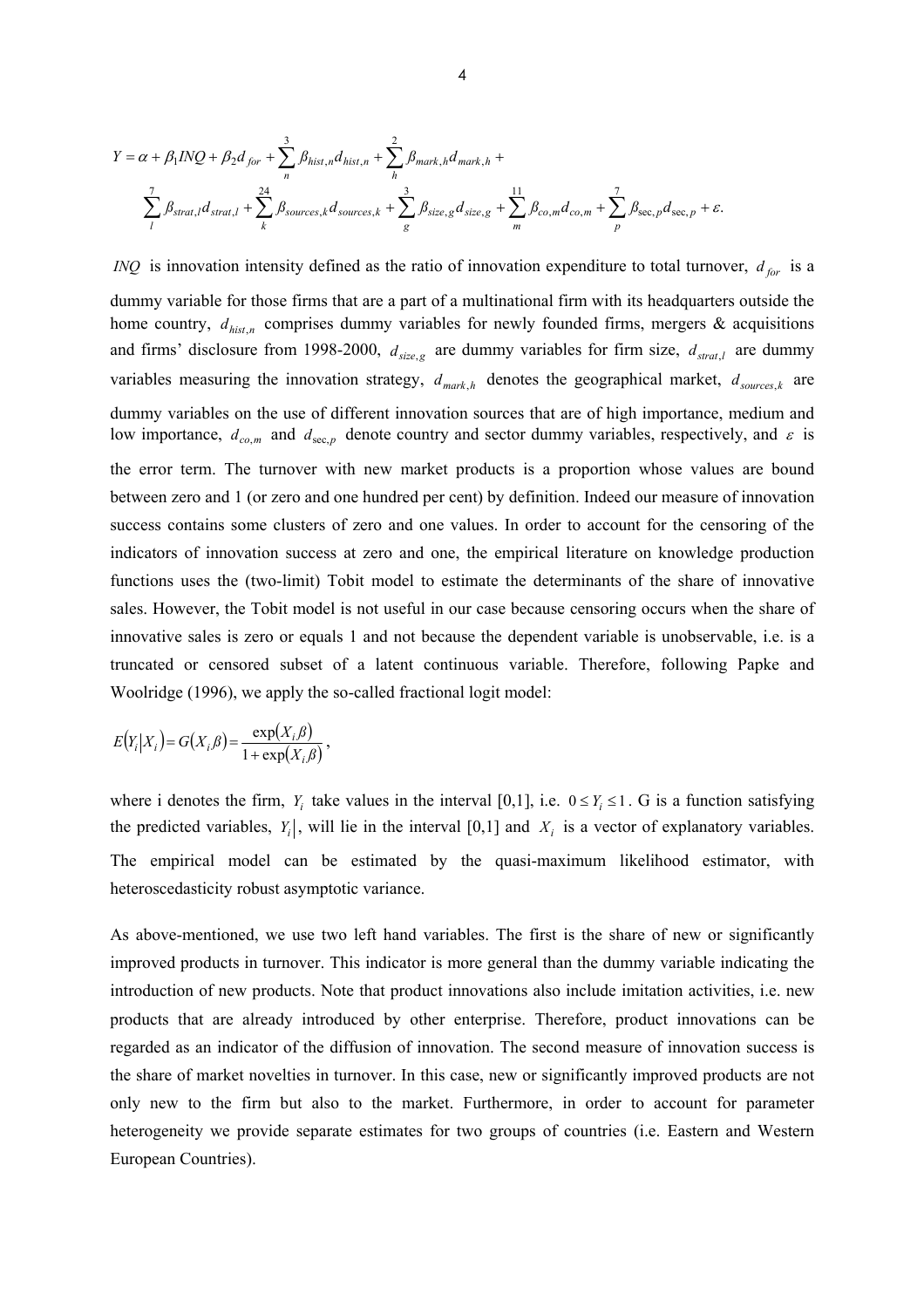We expect that foreign ownership only plays a moderate role in explaining innovation success across countries. The literature on the economics of innovation has identified a number of other fundamental characteristics and determinants of innovation success, such as R&D investment, technological opportunities, appropriability conditions, demand conditions, firm size, age, firms' history, and market concentration (Cohen, 1995; Cohen, and Levin 1989). The linear model of innovation predicts a simple relationship between R&D expenditures and innovation output. R&D activities lead to inventions that eventually lead to product and process innovations (Cohen and Klepper, 1996). We use innovation expenditures as a percentage of turnover as a measure of innovation input. Innovation expenditures comprise expenditures on internal R&D, acquisition of external R&D services, acquisition of externally developed machinery and equipment, the acquisition of other externally developed technologies and knowledge and expenditures on worker training that are directly linked to innovation, market introduction of innovations, design and other preparations for production/deliveries. It is noteworthy that this variable is the only variable in our study that is aggregated using the micro-aggregation technique.

The innovation strategy is also an important factor explaining innovation performance. It is possible that firms innovate by exploiting the available external knowledge sources without spending a single dollar on innovation input such as R&D. Therefore, it is important to distinguish between the "make", "buy" or "make-and-buy" option, on the one hand, and between "formal" and "informal" R&D on the other hand (Veugelers and Cassiman, 1999). Furthermore, the impact of the use of purchased embodied technology is likely to be higher in companies in Western European countries than in the New EU member states. In contrast, the impact of conducting internal R&D is higher in the sample of Western European countries than in New EU member states. We use dummy variables whether or not the firms are engaged in different innovation activities.

Firm size is also an important firm characteristic. Empirical studies for the US suggests that the relationship between firm size and innovative activity is rather non-linear and U-shaped, meaning that small firms and very large firms can be expected to have a higher R&D/innovation intensity, but also that medium-sized firms would possess lower innovation intensity (Acs and Audretsch, 1987, 1988). Based on the Science Policy Research Unit (SPRU) innovations database in the United Kingdom, Pavitt et al. (1987) find that both very small firms and very large firms accounted for a disproportionately large share of innovations. In this study the firm size is measured using the distribution of turnover for each country. A firm with turnover above the  $75<sup>th</sup>$  percentile of the distribution will be classed as large, while a firm with a turnover below the  $25<sup>th</sup>$  percentile will be classed as small. Firms with a turnover between the  $25<sup>th</sup>$  percentile and median and between the median and 75<sup>th</sup> percentile are deemed medium sized firms.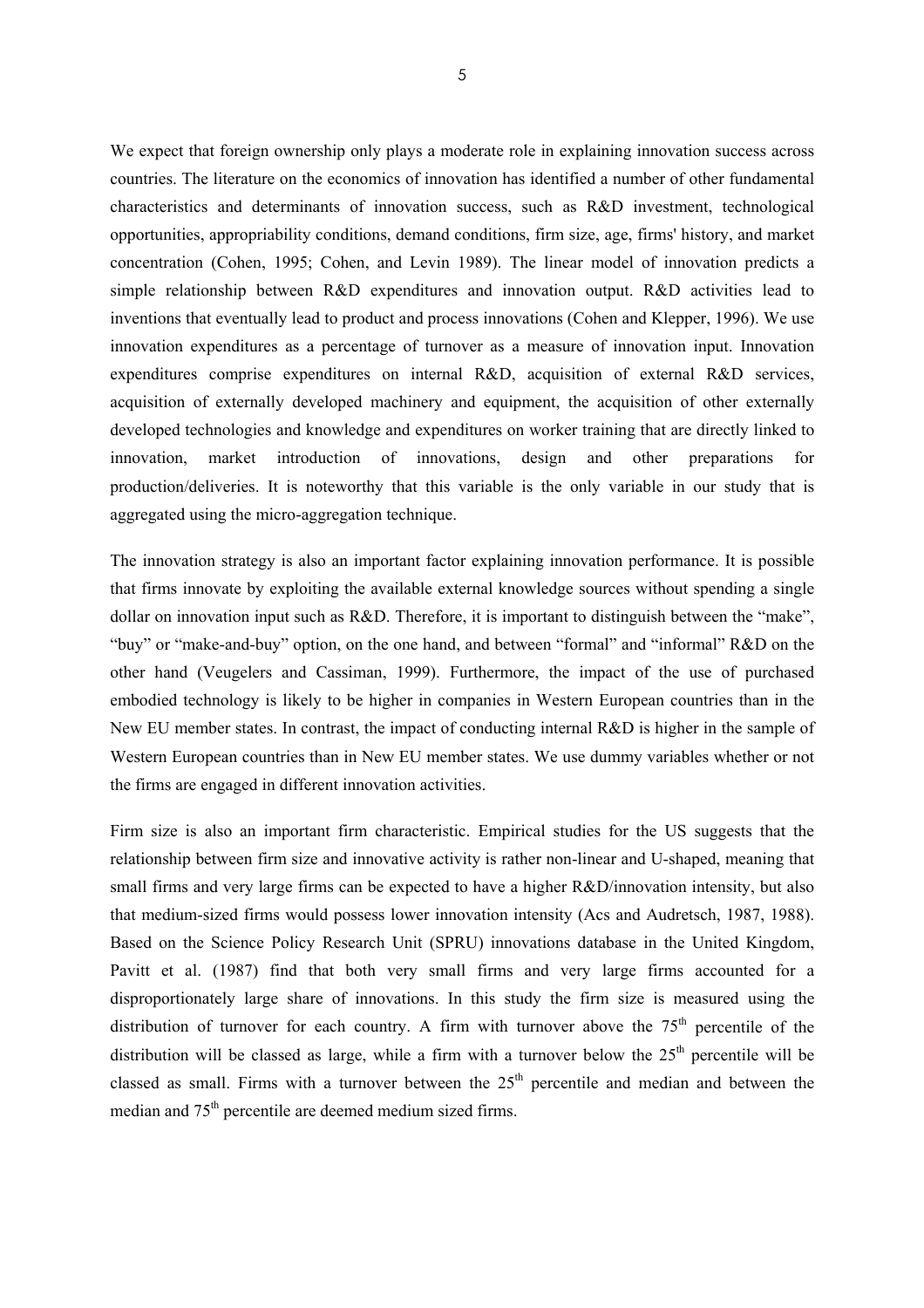The theoretical and empirical literature has long recognised the importance external sources of information for innovation (von Hippel, 1988). Industrial researchers access knowledge external to the firm through many knowledge channels. Moreover, internal and external sources (e.g. suppliers, customers), international and national fairs and exhibitions are important sources of innovation. Descriptive evidence for EU countries based on CIS 3 data indicates that EU enterprises rely heavily on their own knowledge base (EC 2004). Among the external sources of knowledge, customers and suppliers are the most frequently used sources. Von Hippel (1988) emphasises the importance of customers and end-users as sources of innovation. The author demonstrates that innovation is often driven by customers and end users of products and services. Firms often benefit from customer-driven innovation either through direct observation of the customers' use of the firm's products, or through the customers' active modification of products (von Hippel, 1988). Innovations developed by end users sometimes become the basis for important new commercial products and services. It has also been argued that such innovations are concentrated in the "lead user" segment of the user community. Morrison, Roberts, and von Hippel (2000) show that lead users with sufficient technological expertise often generate product adaptations or solutions with immediate commercial potential for the seller. Customer-oriented companies offering increased customer contact are therefore more likely to identify opportunities to develop new products or markets.

#### **3. Data and descriptive statistics**

The data source used in this study comprises the CIS 3 micro aggregated data. The survey was conducted in 2001 and covers 1998-2000 for most of the variables. CIS 3 contains information on both the input and output dimensions of innovation activities. Firms are firstly asked whether or not they introduce new products, market novelties and new production processes. In a second step, firms are also asked to assess the proportion of their turnover that derives from a) products new to the firm but not new to the market b) products new to the firm and new to the market. If an enterprise receives a large proportion of its revenue from new products, we assume that this enterprise is more innovative than a firm receiving a smaller proportion of its revenue from new products. The relevant questions used to construct the variables include questions about the importance of the types of innovations that occur, their national sources, and innovation expenditures divided by total sources. Note that innovation expenditures and total turnover are the only variables in the empirical specification that are aggregated using the "micro-aggregation" procedure.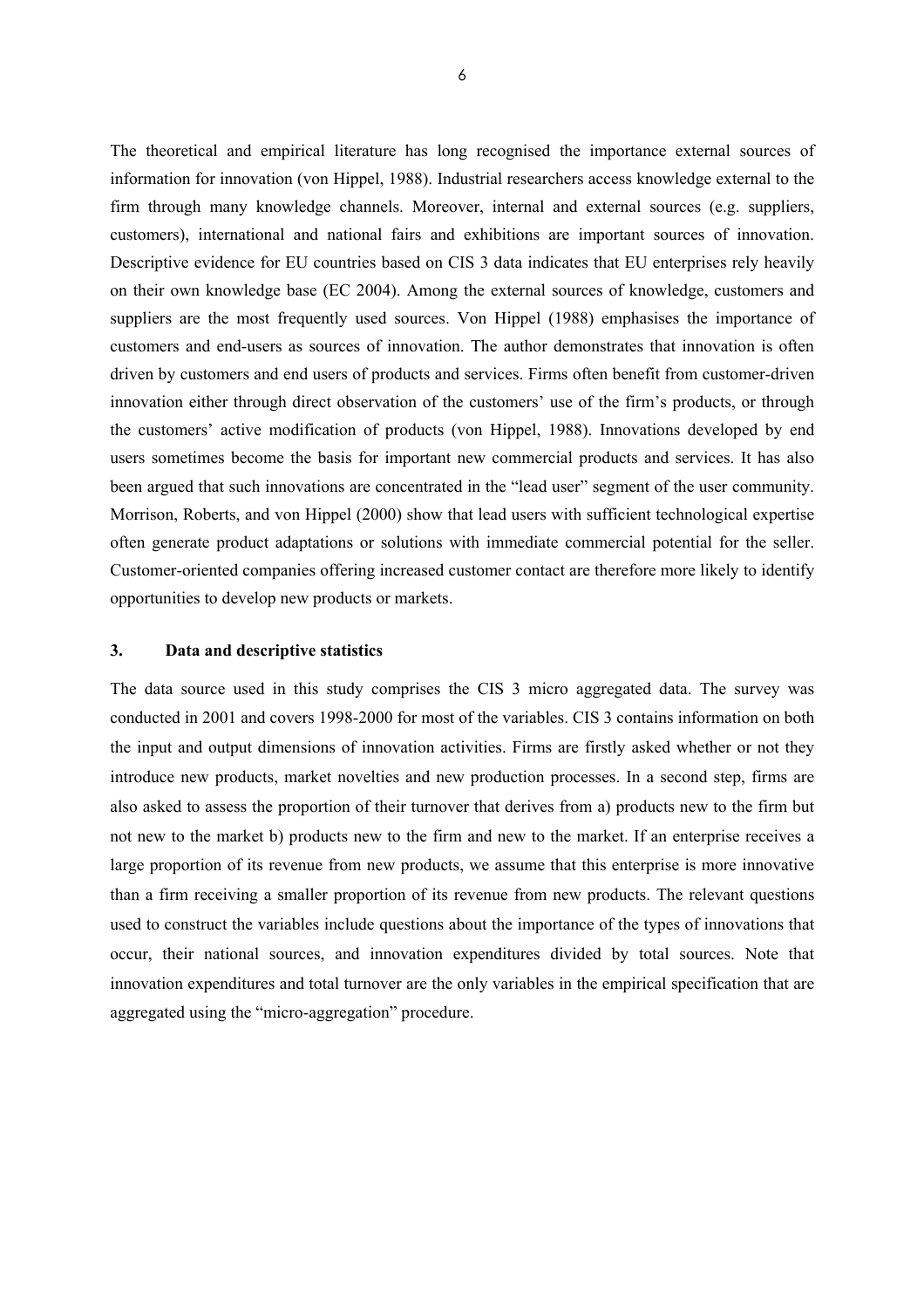|                                       | Western European countries |                  |            |            | Eastern European countries |                  |            |            |
|---------------------------------------|----------------------------|------------------|------------|------------|----------------------------|------------------|------------|------------|
|                                       | domestic<br>firms          | foreign<br>owned | difference | $#$ of obs | domestic<br>firms          | foreign<br>owned | difference | $#$ of obs |
| new products                          | 0.33                       | 0.43             | 0.10       | 18600      | 0.21                       | 0.34             | 0.13       | 10009      |
| new products developed in-house       | 0.29                       | 0.41             | 0.12       | 18329      | 0.19                       | 0.32             | 0.13       | 10008      |
| new market products                   | 0.16                       | 0.25             | 0.09       | 18358      | 0.11                       | 0.20             | 0.09       | 10009      |
| new production processes              | 0.28                       | 0.36             | 0.08       | 18592      | 0.16                       | 0.24             | 0.09       | 10009      |
| new production processes dev in-house | 0.23                       | 0.32             | 0.09       | 18045      | 0.13                       | 0.22             | 0.08       | 10009      |
|                                       |                            |                  |            |            |                            |                  |            |            |

#### *Table 1: Percentage of innovators by ownership*

Notes: The percentages are calculated using sample weights.

#### *Table 2: Share of innovative sales by ownership (means)*

|                     |                   | Western European countries |            |            | Eastern European countries |                  |            |            |
|---------------------|-------------------|----------------------------|------------|------------|----------------------------|------------------|------------|------------|
|                     | domestic<br>firms | foreign<br>owned           | difference | $#$ of obs | domestic<br>firms          | foreign<br>owned | difference | $#$ of obs |
| new products        | 0.261             | 0.222                      | $-0.039$   | 6.402      | 0.116                      | 0.142            | 0.026      | 4,997      |
| new market products | 0.104             | 0.095                      | $-0.008$   | 6.138      | 0.052                      | 0.066            | 0.014      | 4,463      |

Notes: Averages are calculated using sample weights.

Our sample includes the manufacturing and service sectors. For the probit estimations, we have information from approximately 28,000 firm observations. For our second empirical model we restrict the sample to firms that introduced product innovations. The reason for this is that for non-innovative firms we do not have much information on the different explanatory variables (e.g. innovation sources, innovation intensity. Restricting the sample to firms with product innovations reduces the sample to approx. 11,700 firms. As mentioned above, foreign-owned firms are more technologically advanced than domestic firms. Descriptive statistics based on micro-aggregated CIS3 data indicate that the percentage of innovating firms is higher among foreign-owned firms than domestically owned firms (see Table 1). This also holds true for the share of innovative sales (see Table 2).

## **4. Estimation results**

Tables 3 and 4 display the marginal effects and corresponding z-values of the probit model of the propensity to innovate for Western and Eastern European countries, respectively. Specifically, we provide probit estimates for five different types of innovation activities (i.e. introduction of new products, introduction of new products developed in-house, introduction of market novelties, introduction of new production processes, and the introduction of new production processes developed in-house). For the sample including Western European firms we find that the propensity to introduce new products developed in-house is higher for foreign-owned firms than for domestically owned firms.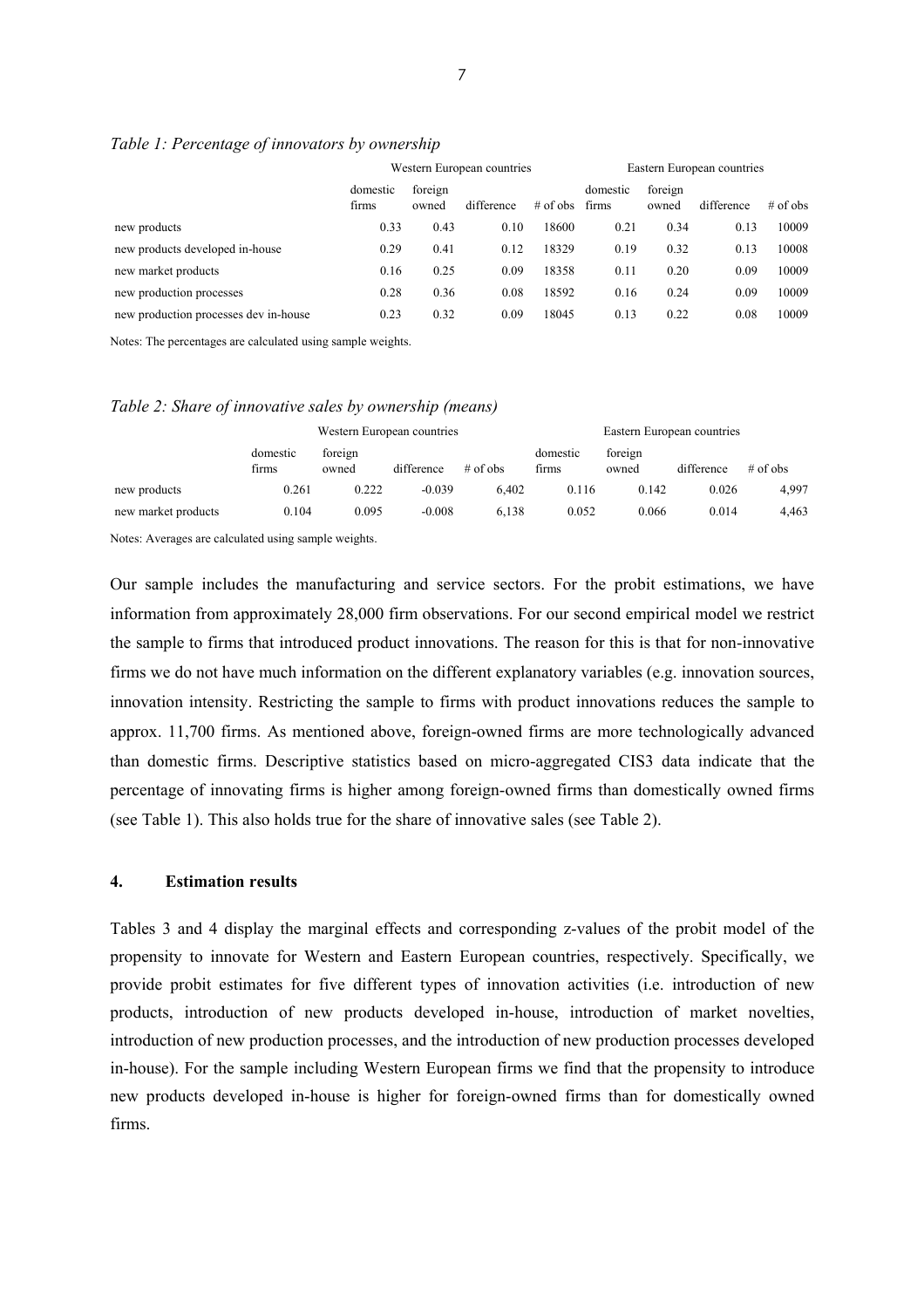| <b>A</b>                                      | v            |         |                               |         |            |             |                | ິ       | ັ                               |         |
|-----------------------------------------------|--------------|---------|-------------------------------|---------|------------|-------------|----------------|---------|---------------------------------|---------|
|                                               |              |         | new products<br>developed in- |         | new market |             | new production |         | new production<br>processes dev |         |
|                                               | new products |         | house                         |         | products   |             | processes      |         | in-house                        |         |
|                                               |              |         |                               |         |            |             |                |         |                                 |         |
|                                               | dF/dx        | Z.      | dF/dx                         | Z.      | dF/dx      | $Z_{\rm c}$ | dF/dx          | Z.      | dF/dx                           | Z       |
| foreign-owned firm (yes/no)                   | 0.007        | 0.64    | 0.014                         | 1.68    | 0.019      | 1.68        | $-0.011$       | $-1.03$ | 0.006                           | 0.59    |
| newly founded firm (yes/no)                   | 0.028        | 1.37    | 0.040                         | 2.47    | 0.035      | 1.78        | 0.042          | 2.20    | 0.056                           | 2.91    |
| exporting ( $yes/no)$ )                       | 0.082        | 9.51    | 0.046                         | 6.80    | 0.085      | 10.09       | 0.043          | 5.11    | 0.046                           | 5.45    |
| turnover increase due to M&A (yes/no)         | 0.098        | 5.58    | 0.068                         | 4.99    | 0.100      | 5.83        | 0.082          | 4.86    | 0.091                           | 5.31    |
| turnover reduction due to disclosure (yes/no) | $-0.077$     | $-2.85$ | $-0.057$                      | $-2.78$ | $-0.061$   | $-2.30$     | $-0.080$       | $-3.15$ | $-0.053$                        | $-2.10$ |
| Firms most significant market (ref local):    |              |         |                               |         |            |             |                |         |                                 |         |
| national market (yes/no)                      | 0.107        | 11.94   | 0.066                         | 9.14    | 0.121      | 13.61       | 0.053          | 6.15    | 0.050                           | 5.73    |
| international market (yes/no)                 | 0.147        | 12.18   | 0.099                         | 9.95    | 0.162      | 13.54       | 0.103          | 8.88    | 0.104                           | 8.80    |
| firm size dummy variables:                    |              |         |                               |         |            |             |                |         |                                 |         |
| firm size class turnover $(25th$ to $50th$ )  | 0.064        | 5.77    | 0.040                         | 4.44    | 0.054      | 4.95        | 0.070          | 6.56    | 0.056                           | 5.14    |
| firm size class turnover $(51st$ to $75th)$   | 0.140        | 12.24   | 0.092                         | 9.68    | 0.127      | 11.25       | 0.142          | 12.86   | 0.133                           | 11.82   |
| firm size class turnover $(76th$ to $100th)$  | 0.281        | 23.19   | 0.178                         | 17.19   | 0.274      | 22.62       | 0.286          | 24.34   | 0.279                           | 23.05   |
| industry dummy variables:                     |              |         |                               |         |            |             |                |         |                                 |         |
| Mining $&$ energy                             | $-0.120$     | $-5.90$ | $-0.081$                      | $-5.25$ | $-0.124$   | $-6.28$     | $-0.057$       | $-2.95$ | $-0.057$                        | $-2.97$ |
| Intermediate manufacturing                    | 0.038        | 3.42    | 0.025                         | 2.87    | 0.022      | 2.00        | 0.055          | 5.14    | 0.042                           | 3.80    |
| Investment manufacturing                      | 0.109        | 9.55    | 0.076                         | 8.37    | 0.092      | 8.27        | 0.059          | 5.36    | 0.052                           | 4.67    |
| Distributive trade                            | $-0.100$     | $-6.45$ | $-0.055$                      | $-4.62$ | $-0.137$   | $-9.36$     | $-0.098$       | $-6.72$ | $-0.094$                        | $-6.54$ |
| Transport & financial intermediation          | $-0.035$     | $-2.56$ | $-0.035$                      | $-3.30$ | $-0.064$   | $-4.95$     | $-0.027$       | $-2.09$ | $-0.017$                        | $-1.33$ |
| Business services                             | 0.253        | 16.21   | 0.216                         | 15.92   | 0.232      | 14.85       | 0.100          | 6.71    | 0.099                           | 6.57    |
| country dummy variables (ref. cat. Belgium)   |              |         |                               |         |            |             |                |         |                                 |         |

## *Table 3:Probit estimates of the impact of foreign ownership on the introduction of new products and new production processes for the sample of Western European Countries (marginal effects)*

Notes: The marginal effects represent the effect of a one unit change for continuous explanatory variables and a discrete change for the dummy variables.

Germany 0.014 0.87 0.003 0.26 0.046 2.85 0.014 0.87 0.054 3.47 Spain -0.123 -8.38 -0.034 -3.04 -0.100 -6.98 -0.031 -2.15 -0.005 -0.36

Norway -0.088 -5.76 -0.042 -3.67 -0.057 -3.79 -0.061 -4.05 -0.027 -1.83 Portugal -0.150 -8.66 0.023 1.59 -0.120 -7.13 -0.017 -0.92 0.018 0.98 # of obs 18601 18330 18360 18594 16808

Greece -0.221 -13.55 -0.076 -5.95 -0.180 -11.22 -0.151 -9.04

## *Table 4:Probit estimates of the impact of foreign ownership on the introduction of new products and new production processes for the sample of Eastern European Countries (marginal effects)*

|                                               |              |         | new products<br>developed in- |          | new market |          | new production     |         | new production<br>processes dev in- |         |  |
|-----------------------------------------------|--------------|---------|-------------------------------|----------|------------|----------|--------------------|---------|-------------------------------------|---------|--|
|                                               | new products |         |                               | house    |            | products |                    |         | house                               |         |  |
|                                               | dF/dx        | z       | dF/dx                         | z        | dF/dx      | Z        | processes<br>dF/dx | z       | dF/dx                               | z       |  |
| foreign-owned firm (yes/no)                   | 0.045        | 3.14    | 0.047                         | 3.37     | 0.045      | 4.19     | 0.034              | 2.72    | 0.039                               | 3.34    |  |
| newly founded firm (yes/no)                   | 0.001        | 0.04    | $-0.005$                      | $-0.22$  | $-0.003$   | $-0.20$  | 0.015              | 0.73    | 0.027                               | 1.38    |  |
| exporting (yes/no)                            | 0.072        | 5.70    | 0.068                         | 5.58     | 0.052      | 5.47     | 0.045              | 4.05    | 0.043                               | 4.06    |  |
| turnover increase due to M&A (yes/no)         | 0.074        | 3.38    | 0.067                         | 3.20     | 0.049      | 2.95     | 0.068              | 3.53    | 0.051                               | 2.84    |  |
| turnover reduction due to disclosure (yes/no) | $-0.042$     | $-1.66$ | $-0.018$                      | $-0.72$  | 0.000      | 0.01     | 0.020              | $-0.86$ | 0.013                               | $-0.59$ |  |
| Firms most significant market (ref local):    |              |         |                               |          |            |          |                    |         |                                     |         |  |
| national market (yes/no)                      | 0.048        | 3.58    | 0.050                         | 3.78     | 0.029      | 2.81     | 0.012              | 0.97    | 0.015                               | 1.29    |  |
| international market (yes/no)                 | 0.009        | 0.62    | 0.008                         | 0.57     | 0.007      | $-0.69$  | $-0.009$           | $-0.70$ | 0.008                               | $-0.68$ |  |
| firm size dummy variables:                    |              |         |                               |          |            |          |                    |         |                                     |         |  |
| firm size class turnover $(25th$ to $50th)$   | 0.082        | 5.51    | 0.073                         | 5.02     | 0.044      | 3.73     | 0.075              | 5.34    | 0.070                               | 5.24    |  |
| firm size class turnover $(51st$ to $75th)$   | 0.169        | 11.03   | 0.163                         | 10.85    | 0.086      | 6.91     | 0.167              | 11.43   | 0.148                               | 10.57   |  |
| firm size class turnover $(76th$ to $100th)$  | 0.316        | 19.49   | 0.303                         | 18.90    | 0.191      | 13.96    | 0.316              | 20.16   | 0.286                               | 18.77   |  |
| industry dummy variables:                     |              |         |                               |          |            |          |                    |         |                                     |         |  |
| Mining & energy                               | 0.159        | $-6.80$ | $-0.147$                      | $-6.69$  | 0.099      | $-5.74$  | 0.016              | 0.71    | 0.000                               | 0.01    |  |
| Intermediate manufacturing                    | 0.009        | 0.60    | 0.000                         | 0.02     | $-0.018$   | $-1.74$  | 0.042              | 3.23    | 0.031                               | 2.55    |  |
| Investment manufacturing                      | 0.059        | 4.06    | 0.048                         | 3.48     | 0.053      | 4.67     | 0.046              | 3.43    | 0.026                               | 2.08    |  |
| Distributive trade                            | 0.115        | $-8.02$ | $-0.148$                      | $-11.24$ | 0.049      | $-4.53$  | 0.101              | $-7.89$ | 0.093                               | $-7.84$ |  |
| Transport & financial intermediation          | 0.139        | $-9.59$ | $-0.132$                      | $-9.73$  | 0.083      | $-7.68$  | 0.065              | $-4.88$ | 0.059                               | $-4.74$ |  |
| <b>Business services</b>                      | 0.102        | 5.19    | 0.090                         | 4.77     | 0.086      | 5.45     | 0.098              | 5.24    | 0.079                               | 4.49    |  |
| country dummy variables (ref. cat. Hungary)   |              |         |                               |          |            |          |                    |         |                                     |         |  |
| Czech Republic                                | 0.145        | 7.09    | 0.149                         | 7.54     | 0.109      | 6.37     | 0.094              | 5.05    | 0.106                               | 5.85    |  |
| Estonia                                       | 0.095        | 4.50    | 0.092                         | 4.48     | 0.083      | 4.67     | 0.109              | 5.52    | 0.114                               | 5.91    |  |
| Lithuania                                     | 0.074        | 3.36    | 0.076                         | 3.56     | 0.111      | 5.79     | 0.093              | 4.55    | 0.095                               | 4.74    |  |
| Latvia                                        | 0.002        | 0.07    | 0.020                         | 0.82     | 0.057      | 2.62     | 0.035              | 1.49    | 0.058                               | 2.53    |  |
| Slovakia                                      | 0.019        | 0.84    | 0.026                         | 1.17     | 0.056      | 2.88     | 0.069              | $-3.53$ | 0.050                               | $-2.62$ |  |
| $#$ of obs                                    |              | 10018   |                               | 10018    |            | 10018    |                    | 10018   |                                     | 10017   |  |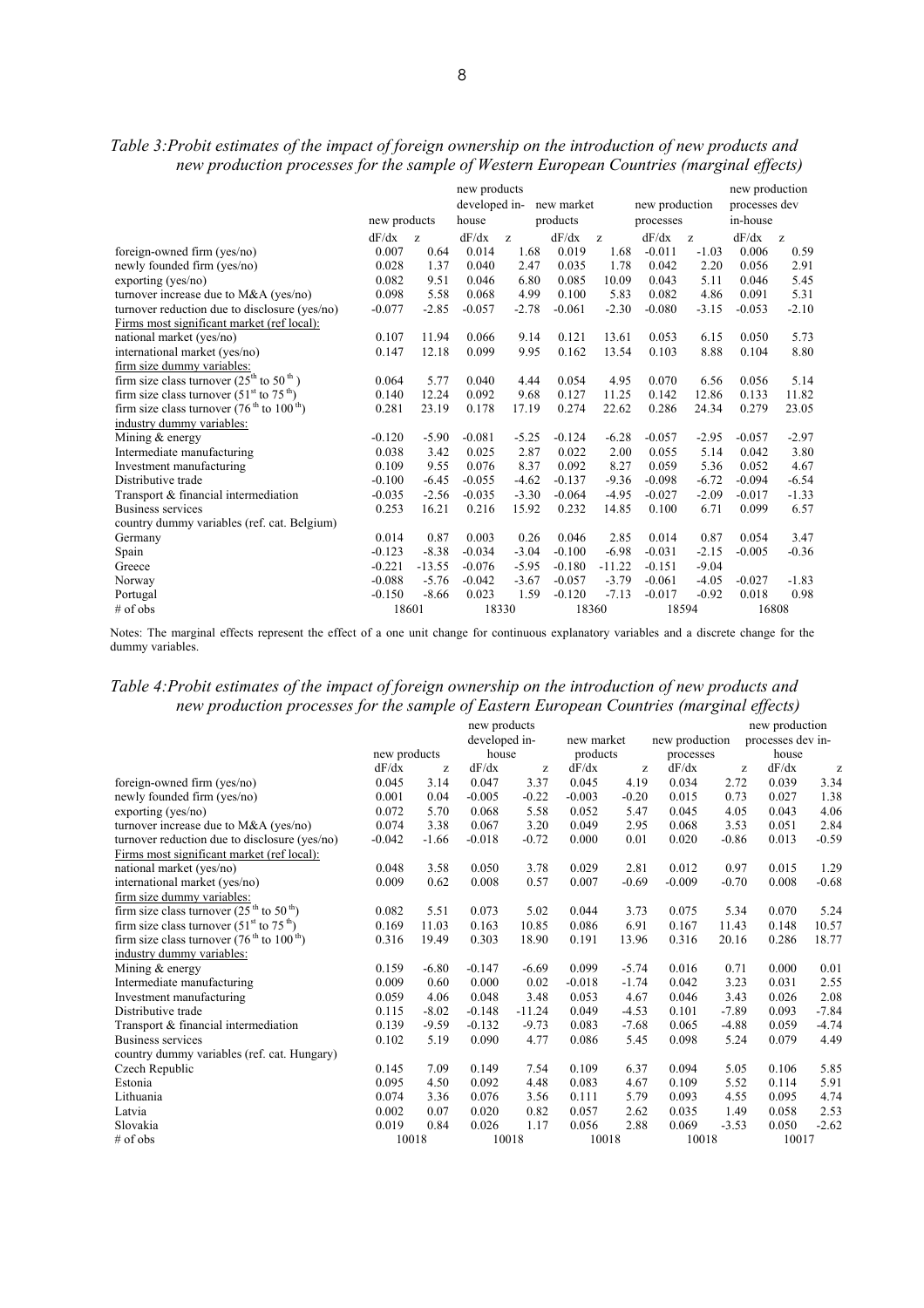Similarly, we find that the probability to introduce market novelties is significantly higher for foreignowned firms than for domestic firms. However, the effects are only significant at the 10 per cent level. The magnitude of the foreign-ownership effect is also quite low. For instance, foreign-owned firms have a 1.4 percentage higher propensity to introduce market novelties than domestically owned firms. In contrast, for Eastern European countries we find that the probability to introduce product or process innovations is significantly higher for foreign owned firms than for domestic companies. This holds for all different types of technological innovations (see Table 4). The foreign ownership effect is the largest for the introduction of new products and market novelties while it is somewhat smaller for the introduction of new production processes. Turning to the other explanatory variables we find that firm size and exporting are positively related to the probability to innovate. Furthermore, firms that consider international markets as their most important market also have a much higher probability to innovate. As expected, the marginal effects indicate that the propensity to innovate is highest in business services followed by investment manufacturing.

The probit estimates presented above show that even after controlling for firm characteristics there remains a sizeable difference in the probability to introduce technological innovations between foreign-owned and domestic firms. In order to identify the major factors responsible for the ownership differences in the probability to innovate we apply the Oaxaca-Blinder-type decomposition for binary probit models as developed by Fairlie (1999, 2005).2 This allows us to decompose the differences in the propensity to innovate into the characteristics effect and into the coefficients effects.

|                              | percentage of              |          |          |                                       |          |           |          |                            |          |  |
|------------------------------|----------------------------|----------|----------|---------------------------------------|----------|-----------|----------|----------------------------|----------|--|
|                              | innovators                 |          |          | Results of the decomposition analysis |          |           |          |                            |          |  |
|                              | domestic                   | foreign- | differ-  | un-                                   | ex-      | firm size | sector   | country                    | other    |  |
|                              | firms                      | owned    | ence     | explained                             | plained  | effect    | effects  | effects                    | effects  |  |
|                              |                            |          |          |                                       |          |           |          | Western European countries |          |  |
| new products                 | 0.301                      | 0.461    | $-0.160$ | $-0.018$                              | $-0.142$ | $-0.087$  | $-0.002$ | $-0.002$                   | $-0.054$ |  |
|                              |                            |          |          |                                       | (89)     | (61)      | (1)      | (1)                        | (38)     |  |
| new market products          | 0.174                      | 0.285    | $-0.111$ | $-0.016$                              | $-0.095$ | $-0.061$  | $-0.001$ | $-0.001$                   | $-0.033$ |  |
|                              |                            |          |          |                                       | (86)     | (64)      | (1)      | (1)                        | (35)     |  |
|                              | Eastern European countries |          |          |                                       |          |           |          |                            |          |  |
| new products                 | 0.259                      | 0.419    | $-0.160$ | $-0.046$                              | $-0.114$ | $-0.097$  | 0.005    | $-0.009$                   | $-0.013$ |  |
|                              |                            |          |          |                                       | (71)     | (85)      | $(-4)$   | (8)                        | (11)     |  |
| new products developed in-   | 0.235                      | 0.387    | $-0.152$ | $-0.047$                              | $-0.105$ | $-0.096$  | 0.010    | $-0.008$                   | $-0.011$ |  |
| house                        |                            |          |          |                                       | (69)     | (91)      | $(-9)$   | (7)                        | (11)     |  |
| new market products          | 0.140                      | 0.256    | $-0.116$ | $-0.053$                              | $-0.063$ | $-0.063$  | 0.005    | 0.003                      | $-0.008$ |  |
|                              |                            |          |          |                                       | (54)     | (100)     | $(-7)$   | $(-5)$                     | (12)     |  |
| new production processes     | 0.200                      | 0.330    | $-0.130$ | $-0.037$                              | $-0.093$ | $-0.100$  | 0.007    | 0.008                      | $-0.009$ |  |
|                              |                            |          |          |                                       | (71)     | (107)     | $(-8)$   | $(-9)$                     | (10)     |  |
| new production processes dev | 0.174                      | 0.301    | $-0.127$ | $-0.045$                              | $-0.082$ | $-0.090$  | 0.008    | 0.007                      | $-0.007$ |  |
| in-house                     |                            |          |          |                                       | (64)     | (110)     | $(-10)$  | $(-9)$                     | (9)      |  |

*Table 5: Fairlie decomposition of the foreign ownership effect on the propensity to innovate* 

Notes: percentages are in parenthesis.

The latter measure, the extent to which differences in the propensity to innovate between foreign and domestically owned forms are accounted for, observed the firm characteristics. The remaining unexplained part provides evidence as to how, and to what extent, the characteristics differentially affect the propensity of technological innovations. Table 5 shows the effects of the decomposition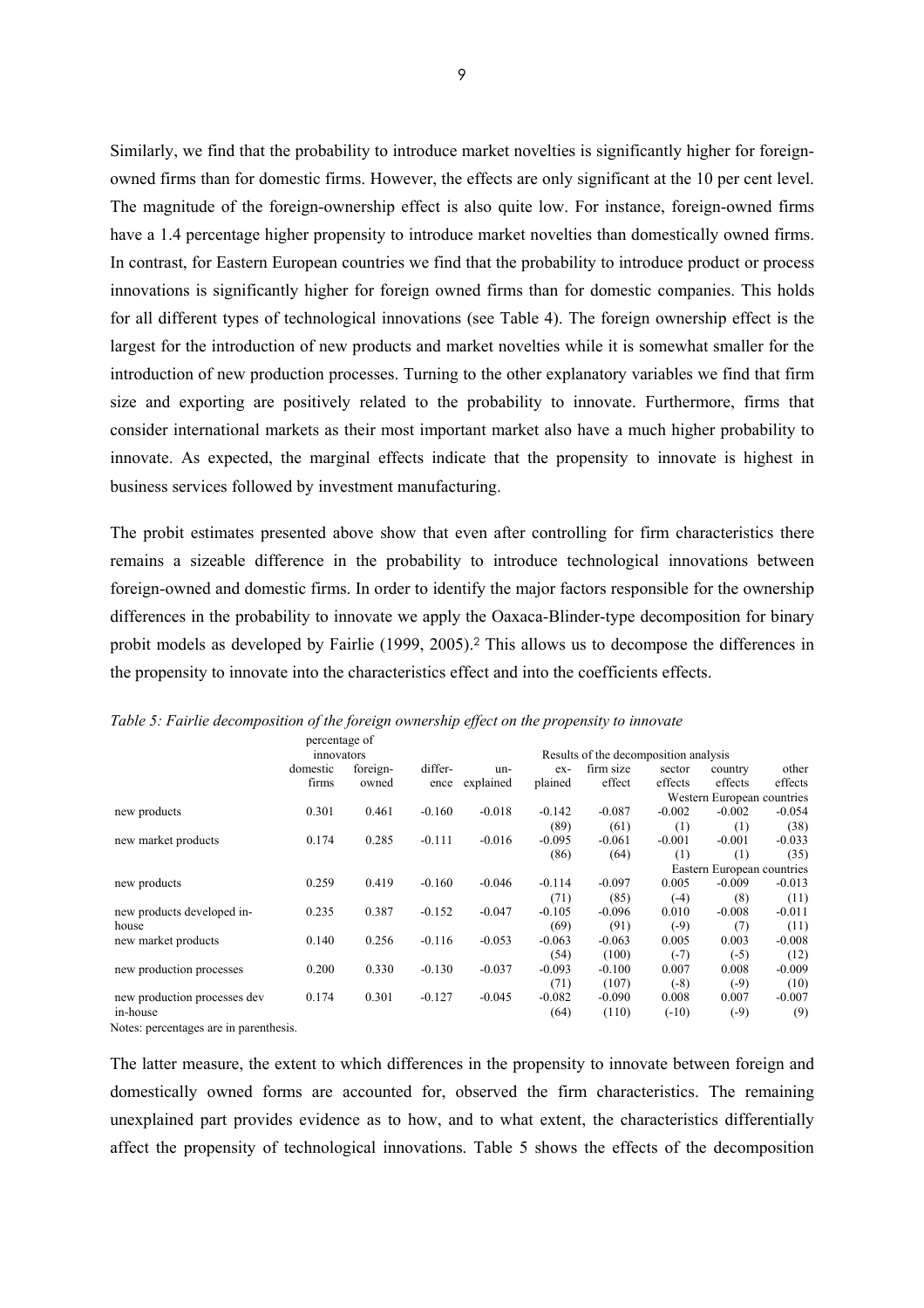analysis of the differences in the percentage of innovators between foreign owned and domestically owned firms for the sample including Western and Eastern European firms for five different types of innovation activities. The decomposition analysis for Western European firms shows that the characteristics effects explain between 86 and 88 per cent of the difference in innovativeness between foreign owned and domestic firms. This means that if foreign owned firms share the same characteristics as domestic firms the observed difference in the innovation rate would be reduced significantly. For Eastern European firms, the characteristics effect explains between 54 and 71 per cent of the difference in innovativeness between foreign and domestically owned firms. In other words, if domestically owned firms shared the same characteristics as foreign owned firms the observed difference in the percentage of firms with new products would be increased from 15 to 4 per cent. As can be seen in table 5, the firm size has the largest effect and accounts for 85 and 110 per cent of the explained gap. The remaining factors, namely sector affiliation and country effects, only play marginal roles.

Tables 6 and 7 provide the marginal effects of the fractional logit models for the share of new products in turnover as well as the share of new market products in turnover based on the total sample. We also provide separate estimates for the Western European and Eastern European countries. We find that in the New Member States foreign-owned firms are significantly more innovative than domestic firms with marginal effects for the share of new products and market novelties of 0.024 and 0.011, respectively. However, for Western European countries foreign ownership is positive but not significantly different from zero. Other factors such as innovation input, innovation strategies, use of different innovation sources, firm size, sector affiliation and resent firms history (i.e. newly founded firms, mergers, and acquisitions) seem to be more important than foreign ownership in explaining innovation performance. For instance, firms that consider clients as a highly important source of innovation have on average a 6 percentage points higher share of new product sales. It is also interesting to note that the effects of clients are higher than that of any other external innovation source. The importance of clients as an innovation source is consistent with van Hippel (1998). Innovation success in terms of new products and market novelties is also significantly higher for firms that use fairs & exhibitions intensively as a source of innovation. Furthermore, we find that both indicators of innovation output are significantly negatively related to firm size. The highest innovation output is observed for the 25th of the smallest firms in terms of turnover. For instance, in the case of the Western European countries, the share of new products in turnover in the largest firm size class is 7 percentage points lower than in the smallest firm size class.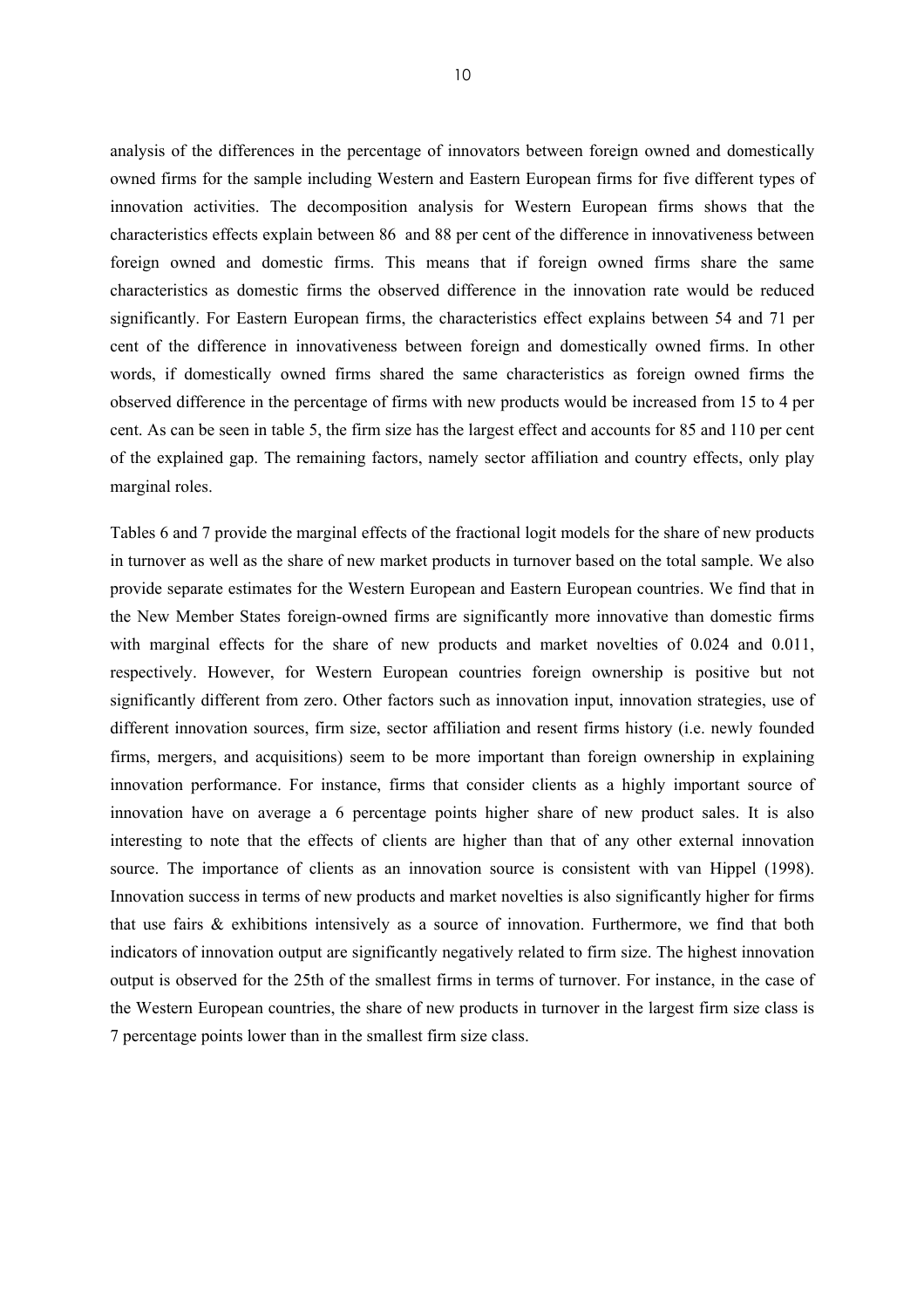|                                                                                                        | total sample         |                                                       | Western European     |                                                       | Eastern European  |                    |
|--------------------------------------------------------------------------------------------------------|----------------------|-------------------------------------------------------|----------------------|-------------------------------------------------------|-------------------|--------------------|
|                                                                                                        | $dF/dx^a$            | $\mathbf{Z}% ^{T}=\mathbf{Z}^{T}\times\mathbf{Z}^{T}$ | $dF/dx^a$            | $\mathbf{Z}% ^{T}=\mathbf{Z}^{T}\times\mathbf{Z}^{T}$ | $dF/dx^a$         | $\mathbf{Z}% _{0}$ |
| foreign ownership<br>innovation intensity                                                              | 0.019<br>0.187       | 2.89<br>9.09                                          | 0.008<br>0.217       | 0.87<br>8.00                                          | 0.024<br>0.133    | 2.73<br>4.43       |
| newly founded firm                                                                                     | 0.045                | 3.19                                                  | 0.047                | 2.38                                                  | 0.048             | 2.66               |
| turnover growth due to mergers $\&$ acquisitions                                                       | 0.026                | 2.65                                                  | 0.020                | 1.45                                                  | 0.027             | 2.23               |
| sales reduction due to disclosure                                                                      | $-0.014$             | $-0.87$                                               | $-0.010$             | $-0.36$                                               | $-0.016$          | $-1.15$            |
| Firms most significant market: national market (ref. local)                                            | $-0.004$             | $-0.58$                                               | $-0.004$             | $-0.47$                                               | 0.007             | 0.90               |
| Firms most significant market: international market                                                    | 0.026                | 3.60                                                  | 0.027                | 2.50                                                  | 0.030             | 3.58               |
| firm size: (Wald-test p-value:) (ref. 0th $25th$ )                                                     | (0.000)              |                                                       | (0.001)              |                                                       | (0.001)           |                    |
| firm size class turnover $(25th$ to 50 <sup>th</sup> )                                                 | $-0.003$             | $-0.37$                                               | $-0.004$             | $-0.37$                                               | $-0.002$          | $-0.25$            |
| firm size class turnover $(50th$ to $75th)$                                                            | $-0.027$             | $-3.90$                                               | $-0.038$             | $-3.62$                                               | $-0.018$          | $-2.20$            |
| firm size class turnover $(75th$ to $100th)$                                                           | $-0.050$             | $-6.81$                                               | $-0.073$             | $-6.62$                                               | $-0.028$          | $-3.27$            |
| innovation strategies: (Wald-test p-value:):                                                           | (0.000)              |                                                       | (0.000)              |                                                       | (0.001)           | 1.48               |
| intramural R&D<br>extramural R&D                                                                       | 0.016<br>0.005       | 2.78<br>0.89                                          | 0.010<br>0.007       | 1.17<br>0.86                                          | 0.010<br>0.005    | 0.69               |
| acquisition of machinery and equipment                                                                 | 0.027                | 5.05                                                  | 0.015                | 2.07                                                  | 0.025             | 3.54               |
| acquisition of other external knowledge                                                                | 0.008                | 1.52                                                  | 0.010                | 1.28                                                  | 0.003             | 0.49               |
| Training                                                                                               | 0.012                | 2.26                                                  | 0.016                | 2.15                                                  | 0.006             | 0.90               |
| market introduction of innovation                                                                      | 0.012                | 2.09                                                  | 0.007                | 0.93                                                  | 0.012             | 1.75               |
| design and other preparation                                                                           | 0.006                | 1.05                                                  | 0.009                | 1.15                                                  | 0.000             | 0.04               |
| Innovation sources ref not relevant, : (Wald-test p-value:):                                           | (0.000)              |                                                       | (0.001)              |                                                       | (0.000)           |                    |
| fairs, exhibitions, low importance                                                                     | 0.022                | 2.34                                                  | 0.007                | 0.59                                                  | 0.030             | 2.20               |
| fairs, exhibitions, medium importance                                                                  | 0.019                | 2.22                                                  | 0.003                | 0.24                                                  | 0.029             | 2.45               |
| fairs, exhibitions, high importance                                                                    | 0.044                | 4.04                                                  | 0.024                | 1.76                                                  | 0.051             | 3.35               |
| conferences, meetings, journals, low importance                                                        | 0.001                | 0.12                                                  | $-0.004$             | $-0.34$                                               | 0.001             | 0.05               |
| conferences, meetings, journals, medium importance<br>conferences, meetings, journals, high importance | 0.011<br>0.000       | 1.34<br>0.00                                          | 0.005<br>$-0.003$    | 0.45<br>$-0.23$                                       | 0.008<br>$-0.003$ | 0.78<br>$-0.23$    |
| government research institutes, low importance                                                         | $-0.010$             | $-1.38$                                               | 0.001                | 0.13                                                  | $-0.008$          | $-0.94$            |
| government research institutes, medium importance                                                      | $-0.020$             | $-2.58$                                               | $-0.008$             | $-0.67$                                               | $-0.019$          | $-1.84$            |
| government research institutes, high importance                                                        | $-0.033$             | $-3.08$                                               | $-0.031$             | $-2.01$                                               | $-0.022$          | $-1.56$            |
| universities, low importance                                                                           | $-0.017$             | $-2.45$                                               | $-0.017$             | $-1.72$                                               | $-0.013$          | $-1.53$            |
| universities, medium importance                                                                        | $-0.004$             | $-0.47$                                               | 0.002                | 0.21                                                  | $-0.010$          | $-1.09$            |
| universities, high importance                                                                          | 0.016                | 1.41                                                  | 0.015                | 0.93                                                  | 0.012             | 0.84               |
| competitors, low importance                                                                            | $-0.010$             | $-1.48$                                               | $-0.010$             | $-1.01$                                               | $-0.013$          | $-1.42$            |
| competitors, medium importance                                                                         | $-0.003$             | $-0.48$                                               | $-0.001$             | $-0.11$                                               | $-0.017$          | $-1.99$            |
| competitors, high importance                                                                           | 0.000                | $-0.02$                                               | 0.007                | 0.56                                                  | $-0.023$          | $-2.53$            |
| clients, low importance                                                                                | 0.042                | 3.91                                                  | 0.005                | 0.37                                                  | 0.086             | 4.10               |
| clients, medium importance<br>clients, high importance                                                 | 0.042<br>0.061       | 4.70<br>6.37                                          | 0.017<br>0.030       | 1.55<br>2.63                                          | 0.064<br>0.093    | 4.13<br>5.13       |
| suppliers, low importance                                                                              | 0.017                | 2.08                                                  | $-0.005$             | $-0.47$                                               | 0.035             | 2.72               |
| suppliers, medium importance                                                                           | 0.022                | 3.02                                                  | $-0.004$             | $-0.40$                                               | 0.041             | 3.79               |
| suppliers, high importance                                                                             | 0.027                | 3.20                                                  | 0.005                | 0.49                                                  | 0.036             | 2.89               |
| internal sources, low importance                                                                       | 0.071                | 4.85                                                  | $-0.026$             | $-1.68$                                               | 0.093             | 4.22               |
| internal sources, medium importance                                                                    | 0.068                | 6.03                                                  | $-0.008$             | $-0.59$                                               | 0.073             | 4.66               |
| internal sources, high importance                                                                      | 0.090                | 8.07                                                  | 0.013                | 1.02                                                  | 0.110             | 6.15               |
| sector effects (ref. consumer manufacturing) (Wald-test)                                               | (0.000)              |                                                       | (0.002)              |                                                       | (0.000)           |                    |
| mining $&$ energy                                                                                      | $-0.068$             | $-5.01$                                               | $-0.075$             | $-3.30$                                               | $-0.044$          | $-3.08$            |
| intermediate manufacturing                                                                             | $-0.026$             | $-4.02$                                               | $-0.038$             | $-3.86$                                               | $-0.007$          | $-0.92$            |
| investment manufacturing                                                                               | 0.019                | 2.71                                                  | 0.033                | 3.16                                                  | 0.004             | 0.49               |
| distributive trade<br>transport & financial intermediation                                             | $-0.021$<br>$-0.005$ | $-2.36$<br>$-0.47$                                    | $-0.022$<br>$-0.010$ | -1.47<br>$-0.66$                                      | $-0.008$<br>0.001 | $-0.90$<br>0.08    |
| business services                                                                                      | 0.039                | 4.00                                                  | 0.049                | 3.47                                                  | 0.031             | 2.43               |
| country effects (ref. country: BE or CZ) (Wald t.)                                                     | (0.000)              |                                                       | (0.001)              |                                                       | (0.000)           |                    |
| Czech Republic                                                                                         | $-0.015$             | $-1.33$                                               |                      |                                                       |                   |                    |
| Germany                                                                                                | 0.043                | 3.54                                                  | 0.057                | 4.08                                                  |                   |                    |
| Estonia                                                                                                | 0.140                | 8.31                                                  |                      |                                                       | 0.074             | 6.33               |
| Spain                                                                                                  | 0.142                | 10.62                                                 | 0.148                | 10.82                                                 |                   |                    |
| Greece                                                                                                 | 0.131                | 6.50                                                  | 0.144                | 6.72                                                  |                   |                    |
| Hungary                                                                                                | 0.036                | 1.69                                                  |                      |                                                       | 0.004             | 0.29               |
| Norway                                                                                                 | 0.038                | 3.16                                                  | 0.041                | 2.96                                                  |                   |                    |
| Portugal                                                                                               | 0.097                | 5.72                                                  | 0.108                | 5.80                                                  |                   |                    |
| Lithuania<br>Latvia                                                                                    | 0.168<br>0.085       | 8.33<br>4.27                                          |                      |                                                       | 0.109<br>0.039    | 6.64<br>2.71       |
| Slovakia                                                                                               | 0.031                | 1.81                                                  |                      |                                                       | $-0.001$          | $-0.12$            |
| # of obs.                                                                                              | 11407                |                                                       | 6403                 |                                                       | 5004              |                    |
| $R^2$                                                                                                  | 0.195                |                                                       | 0.110                |                                                       | 0.294             |                    |
| $R^2$ due to country effects/ $R^2$ due to sector effects                                              | 0.101/0.036          |                                                       | 0.025/0.038          |                                                       | 0.151/0.023       |                    |

# *Table 6: Fractional logit model Estimates for the share of turnover with new products*

Notes: <sup>a</sup>denotes the marginal effects. z-values are based on heteroscedasticity consistent standard errors.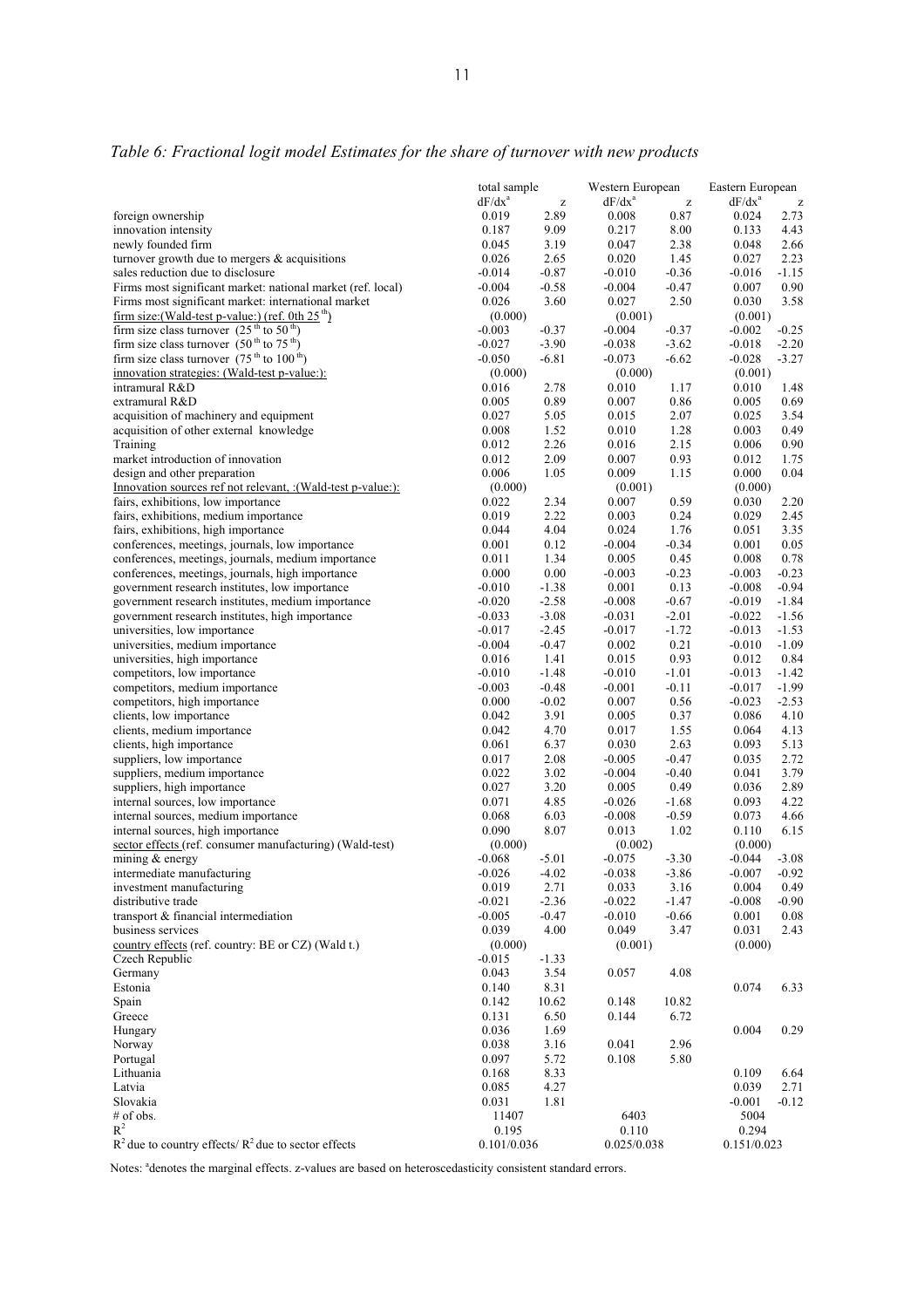|                                                                                             | total sample         |                    | Western European     |                                                       | Eastern European     |                    |
|---------------------------------------------------------------------------------------------|----------------------|--------------------|----------------------|-------------------------------------------------------|----------------------|--------------------|
|                                                                                             | marg eff.            | Z                  | marg eff.            | $\mathbf{Z}% ^{T}=\mathbf{Z}^{T}\times\mathbf{Z}^{T}$ | marg eff.            | $\mathbf{Z}% _{0}$ |
| foreign ownership                                                                           | 0.012<br>0.090       | 2.78               | 0.009                | 1.55                                                  | 0.011<br>0.070       | 2.02               |
| innovation intensity<br>Newly founded firm                                                  | 0.029                | 8.35<br>2.79       | 0.105<br>0.057       | 7.35<br>3.39                                          | 0.006                | 4.27<br>0.55       |
| turnover growth due to mergers $\&$ acquisitions                                            | 0.021                | 2.97               | 0.014                | 1.49                                                  | 0.025                | 2.76               |
| sales reduction due to disclosure                                                           | $-0.005$             | $-0.56$            | $-0.014$             | $-0.90$                                               | 0.000                | $-0.04$            |
| Firms most significant market (ref. local) : (Wald-t.p.)                                    | (0.000)              |                    | (0.050)              |                                                       | (0.020)              |                    |
| national market                                                                             | 0.000                | 0.02               | 0.000                | 0.06                                                  | 0.002                | 0.34               |
| international market                                                                        | 0.013                | 2.74               | 0.014                | 1.93                                                  | 0.011                | 2.15               |
| firm size: (Wald-test p-value:) (ref. 0th $25th$ )                                          | (0.000)              |                    | (0.001)              |                                                       | (0.010)              |                    |
| firm size class turnover $(25th$ to $50th)$                                                 | 0.001                | 0.12               | $-0.001$             | $-0.19$                                               | 0.003                | 0.45               |
| firm size class turnover $(50th$ to $75th)$<br>firm size class turnover $(75th$ to $100th)$ | $-0.009$<br>$-0.023$ | $-2.04$<br>$-4.83$ | $-0.012$<br>$-0.034$ | $-1.75$<br>$-4.66$                                    | $-0.007$<br>$-0.012$ | $-1.44$<br>$-2.23$ |
| innovation strategies: (Wald-test p-value:):                                                | (0.000)              |                    | (0.000)              |                                                       | (0.001)              |                    |
| intramural R&D                                                                              | 0.015                | 3.97               | 0.020                | 3.54                                                  | 0.005                | 1.22               |
| extramural R&D                                                                              | 0.002                | 0.55               | 0.003                | 0.67                                                  | 0.001                | 0.25               |
| acquisition of machinery and equipment                                                      | 0.007                | 1.97               | 0.004                | 0.83                                                  | 0.005                | 1.16               |
| acquisition of other external knowledge                                                     | 0.004                | 1.28               | 0.002                | 0.43                                                  | 0.004                | 1.02               |
| Training                                                                                    | 0.007                | 1.79               | 0.008                | 1.63                                                  | 0.004                | 0.81               |
| market introduction of innovation                                                           | 0.015                | 3.93               | 0.014                | 2.57                                                  | 0.014                | 2.92               |
| design and other preparation                                                                | 0.005                | 1.41               | 0.011                | 2.11                                                  | $-0.002$             | $-0.57$            |
| innovation sources : (Wald-test p-value:):<br>fairs, exhibitions, low importance            | (0.000)<br>0.012     | 1.85               | (0.001)<br>0.001     | 0.09                                                  | (0.000)<br>0.023     | 2.22               |
| fairs, exhibitions, medium importance                                                       | 0.013                | 2.11               | 0.006                | 0.72                                                  | 0.019                | 2.13               |
| fairs, exhibitions, high importance                                                         | 0.017                | 2.30               | 0.012                | 1.30                                                  | 0.019                | 1.83               |
| conferences, meetings, journals, low importance                                             | $-0.003$             | $-0.63$            | $-0.002$             | $-0.23$                                               | $-0.008$             | $-1.48$            |
| conferences, meetings, journals, medium importance                                          | 0.000                | $-0.01$            | 0.003                | 0.43                                                  | $-0.007$             | $-1.30$            |
| conferences, meetings, journals, high importance                                            | 0.002                | 0.23               | 0.003                | 0.35                                                  | $-0.004$             | $-0.52$            |
| government research institutes, low importance                                              | $-0.001$             | $-0.24$            | 0.001                | 0.19                                                  | 0.001                | 0.17               |
| government research institutes, medium importance                                           | $-0.004$             | $-0.74$            | 0.002                | 0.21                                                  | $-0.004$             | $-0.64$            |
| government research institutes, high importance                                             | $-0.006$             | $-0.83$            | $-0.013$             | $-1.37$<br>$-1.00$                                    | 0.006                | 0.55               |
| universities, low importance<br>universities, medium importance                             | $-0.008$<br>$-0.004$ | $-1.74$<br>$-0.76$ | $-0.006$<br>0.004    | 0.52                                                  | $-0.007$<br>$-0.009$ | $-1.36$<br>$-1.72$ |
| universities, high importance                                                               | 0.004                | 0.58               | 0.010                | 0.93                                                  | $-0.006$             | $-0.73$            |
| competitors, low importance                                                                 | $-0.008$             | $-1.77$            | $-0.011$             | $-1.85$                                               | $-0.002$             | $-0.40$            |
| competitors, medium importance                                                              | $-0.012$             | $-2.93$            | $-0.020$             | $-3.59$                                               | $-0.004$             | $-0.82$            |
| competitors, high importance                                                                | $-0.015$             | $-3.20$            | $-0.020$             | $-3.06$                                               | $-0.012$             | $-2.12$            |
| clients, low importance                                                                     | 0.012                | 1.69               | $-0.007$             | $-0.93$                                               | 0.032                | 2.33               |
| clients, medium importance                                                                  | 0.011                | 1.84               | 0.005                | 0.73                                                  | 0.013                | 1.42               |
| clients, high importance                                                                    | 0.023                | 3.54               | 0.012                | 1.68                                                  | 0.028                | 2.48               |
| suppliers, low importance<br>suppliers, medium importance                                   | 0.010<br>0.009       | 1.80<br>1.84       | $-0.004$<br>$-0.002$ | $-0.60$<br>$-0.35$                                    | 0.024<br>0.019       | 2.47<br>2.49       |
| suppliers, high importance                                                                  | 0.018                | 2.96               | 0.004                | 0.59                                                  | 0.028                | 2.82               |
| internal sources, low importance                                                            | 0.020                | 1.96               | $-0.026$             | $-2.95$                                               | 0.028                | 1.93               |
| internal sources, medium importance                                                         | 0.025                | 3.13               | $-0.013$             | $-1.52$                                               | 0.030                | 2.73               |
| internal sources, high importance                                                           | 0.036                | 4.54               | $-0.002$             | $-0.29$                                               | 0.047                | 3.55               |
| industry dummy variables (ref. consumer manuf.) (p-value)                                   |                      |                    |                      |                                                       |                      |                    |
| Mining $&$ energy                                                                           | $-0.033$             | $-4.01$            | $-0.035$             | $-2.27$                                               | $-0.022$             | $-2.98$            |
| Intermediate manufacturing                                                                  | $-0.010$             | $-2.26$            | $-0.011$             | $-1.72$                                               | $-0.005$             | $-1.10$            |
| Investment manufacturing<br>Distributive trade                                              | 0.011<br>$-0.004$    | 2.26<br>$-0.64$    | 0.015<br>$-0.007$    | 2.15<br>$-0.70$                                       | 0.007<br>0.001       | 1.33<br>0.18       |
| Transport & financial intermediation                                                        | $-0.004$             | $-0.60$            | 0.001                | 0.11                                                  | $-0.007$             | $-1.04$            |
| business services                                                                           | 0.022                | 3.24               | 0.028                | 2.78                                                  | 0.018                | 2.01               |
| country dummy variables (ref. country: BE and CZ)                                           |                      |                    |                      |                                                       |                      |                    |
| Czech Republic                                                                              | $-0.008$             | $-1.01$            |                      |                                                       |                      |                    |
| Germany                                                                                     | $-0.004$             | $-0.52$            | $-0.002$             | $-0.28$                                               |                      |                    |
| Estonia                                                                                     | 0.140                | 7.34               |                      |                                                       | 0.078                | 6.27               |
| Spain                                                                                       | 0.038                | 4.43               | 0.043                | 4.48                                                  |                      |                    |
| Greece                                                                                      | 0.070                | 4.35               | 0.078                | 4.31                                                  |                      |                    |
| Hungary<br>Norway                                                                           | 0.000<br>$-0.002$    | 0.02               |                      | $-0.13$                                               | $-0.007$             | $-0.97$            |
| Portugal                                                                                    | 0.090                | $-0.21$<br>5.89    | $-0.001$<br>0.104    | 6.06                                                  |                      |                    |
| Lithuania                                                                                   | 0.126                | 6.54               |                      |                                                       | 0.079                | 5.81               |
| Latvia                                                                                      | 0.098                | 4.67               |                      |                                                       | 0.060                | 3.95               |
| Slovakia                                                                                    | 0.090                | 4.73               |                      |                                                       | 0.046                | 4.05               |
| # of obs.                                                                                   | 10617                |                    | 6146                 |                                                       | 4471                 |                    |
| $R^2$                                                                                       | 0.133                |                    | 0.087                |                                                       | 0.211                |                    |
| $R^2$ due to country effects/ $R^2$ due to sector effects                                   | 0.065/0.020          |                    | 0.016/0.022          |                                                       | 0.131/0.015          |                    |

# *Table 7: Estimates of the fractional logit model for the turnover share of market novelties*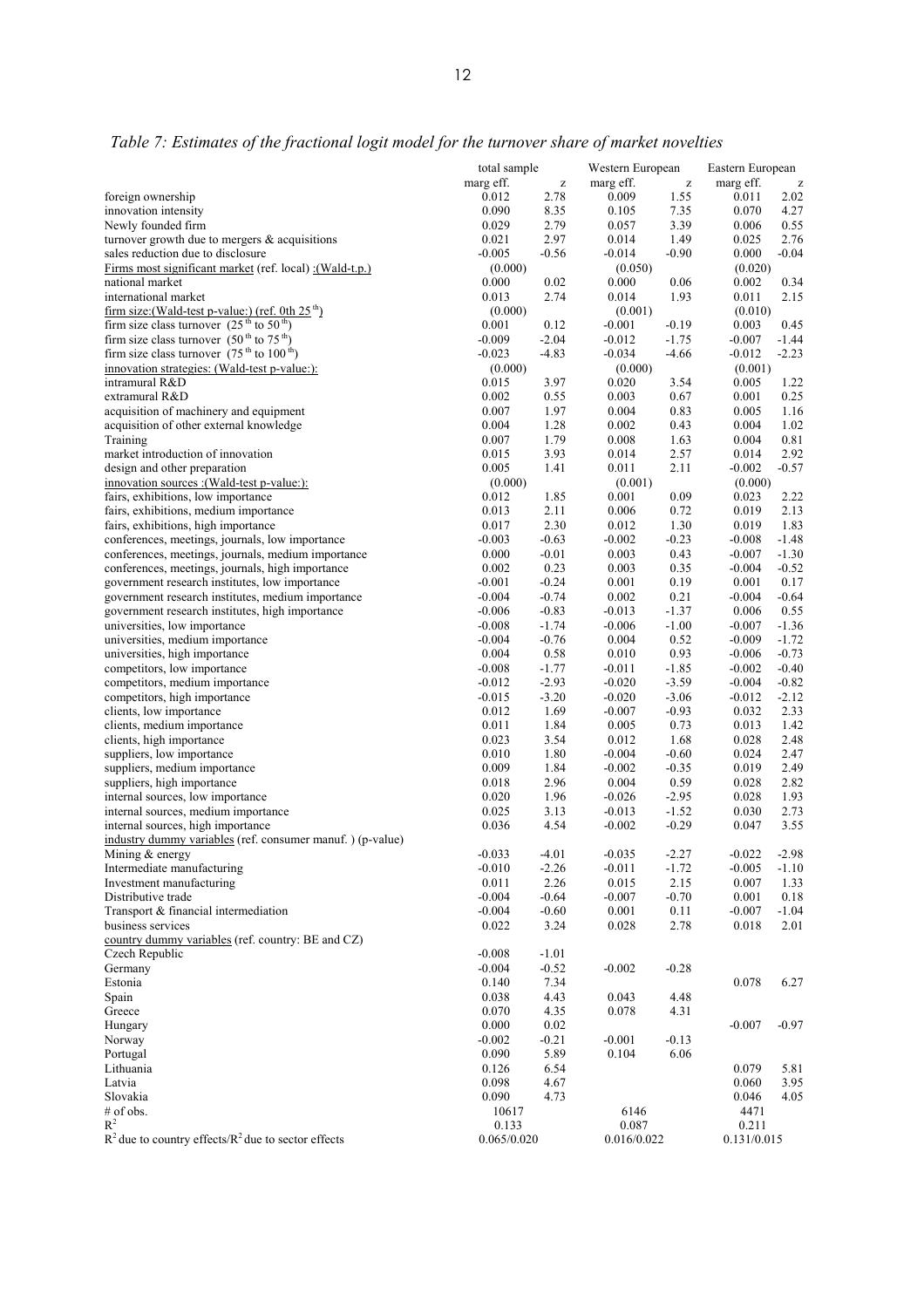Furthermore, we find that the share of new products with market novelties is significantly higher in firms that act successfully on international markets. It also noteworthy that young firms have a significantly higher share of new products and new market products in total turnover. This also holds true for the share of new market products. Regarding industry affiliation, Wald-Tests indicate that industry effects jointly significant at the 1 per cent level. In particular, we find that firms in business services and investment manufacturing have the highest share of new market products as well as products that are new to the firm.

It is interesting to look at the sources of the gap in the share of innovating firms between foreign owned and domestic firms. To quantify this effect, we use a variant of the Oaxaca and Blinder decomposition as developed by Oaxaca and Ransom's (1994) that decomposes the gap into the characteristics component (i.e. contributions from group differences in the variables) and into the "unexplained" component resulting from differences in the coefficients. Table 8 shows that the difference in the share of innovative sales between foreign and domestic firms of approx. 2.4 percentage points is mainly due to differences in the unexplained factors and to a smaller extent to differences in the characteristics. For the share of market novelties we find similar results.

*Table 8: Results of the Blinder –Oaxaca decomposition* 

|                                              | domestic<br>firms | foreign-<br>owned | difference | unexplained | explained |
|----------------------------------------------|-------------------|-------------------|------------|-------------|-----------|
| percentage of firms with new products        | 0.166             | 0.190             | $-0.024$   | $-0.018$    | $-0.006$  |
|                                              |                   |                   |            |             | 27        |
| percentage of firms with new market products | 0.082             | 0.095             | $-0.013$   | $-0.011$    | $-0.002$  |
|                                              |                   |                   |            |             | 16        |

### **5. Summary and outlook**

In the present study we investigate the relationship between foreign ownership and innovation activities using the micro-aggregated data of the third community innovation survey including 12 European countries. Firstly, we provided evidence for the effects of foreign ownership on the propensity to innovate distinguishing between five different types (i.e. introduction of new products, introduction of market novelties, and the introduction of new production processes). We controlled for a large number of firm characteristics, focusing sector affiliation, firm size, and exporting. For the New Member States we find that the probability to innovate is significantly higher for foreign-owned firms than for domestic firms regardless of the type of innovation activities. For the group of Western European countries we find that foreign ownership is also positive but only marginally at the 10% level. For the New Member States the decomposition of the differences in the percentage of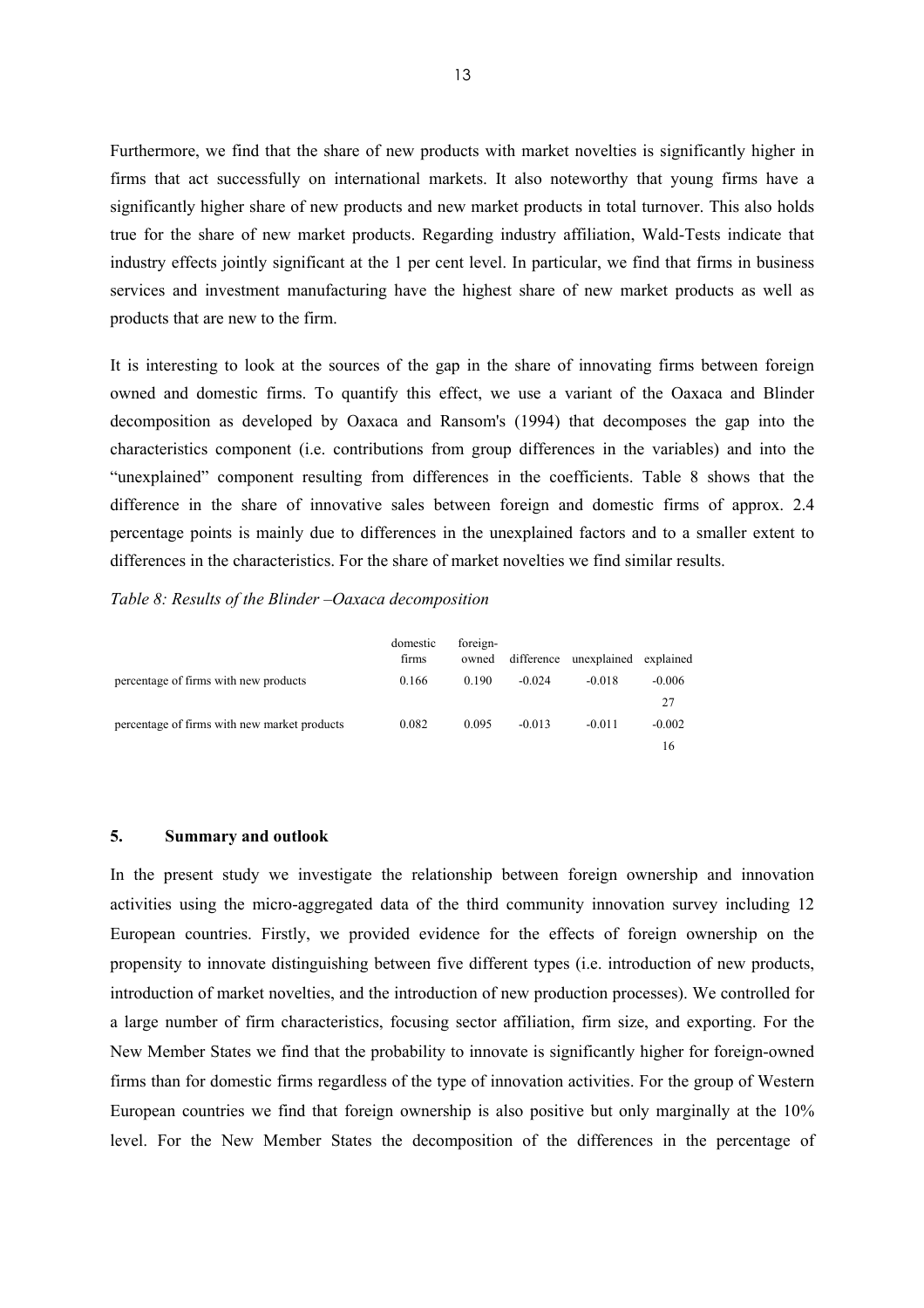innovating firms between foreign owned and domestic firms reveals that the differences are mainly due the different firm characteristics rather than to differences in unexplained coefficients. In particular, the dominance of foreign-owned firms in the largest firm size group is the main factor contributing to the ownership gap in the percentage of innovators.

Secondly, we investigated the link between foreign ownership and the turnover with innovative products. In particular, the share of new products in turnover as well as the share of market novelties have been related by factors such as the amount and type of innovation input activities, use of different innovation sources and firm characteristics (e.g. firm size, newly founded firms, foreign ownership recent mergers and acquisitions) and country effects. The empirical model used in this study is a fractional logit model that accounts for the fact that the dependent variable is bound by definition between 0 and 1. For the New Member States foreign-owned firms are significantly more innovative than domestic firms. Using a variant of the Blinder Oaxaca decomposition analysis developed by Oaxaca and Ransom (1994) we find that the difference in the share of innovative sales between foreign-owned and domestic firms is mainly due to differences in the estimated coefficients and not to differences in observed the firms' characteristics. Furthermore, we find that innovation output depends significantly on firm size, innovation strategy, innovation sources, and sector affiliation. We find that firm innovation success, measured by innovative sales rises significantly with the innovation effort. However, innovation output not only depends on investment in innovation effort but also on the type of innovation activities. Internal R&D activities, acquisition of new machinery, training related innovation expenditures and activities with respect to the market introduction of innovation are crucial factors for the firm's innovative success.

Overall we can conclude that for the New EU Member States, foreign-owned firms are more innovative in terms of the share of new products or market novelties but not with respect to the probability to innovate. For the group of Western European countries we find that foreign-ownership is not an important determinant of innovation output. A possible reason for the difference between the firms in Eastern and Western European countries is that the average age of the foreign-owned firms is lower in the New Member States than in Western European countries. However, this result should be treated with some caution due to the fact that the number of Western European countries included in our study is quite limited. More research in this area is needed before arriving at any definitive conclusions.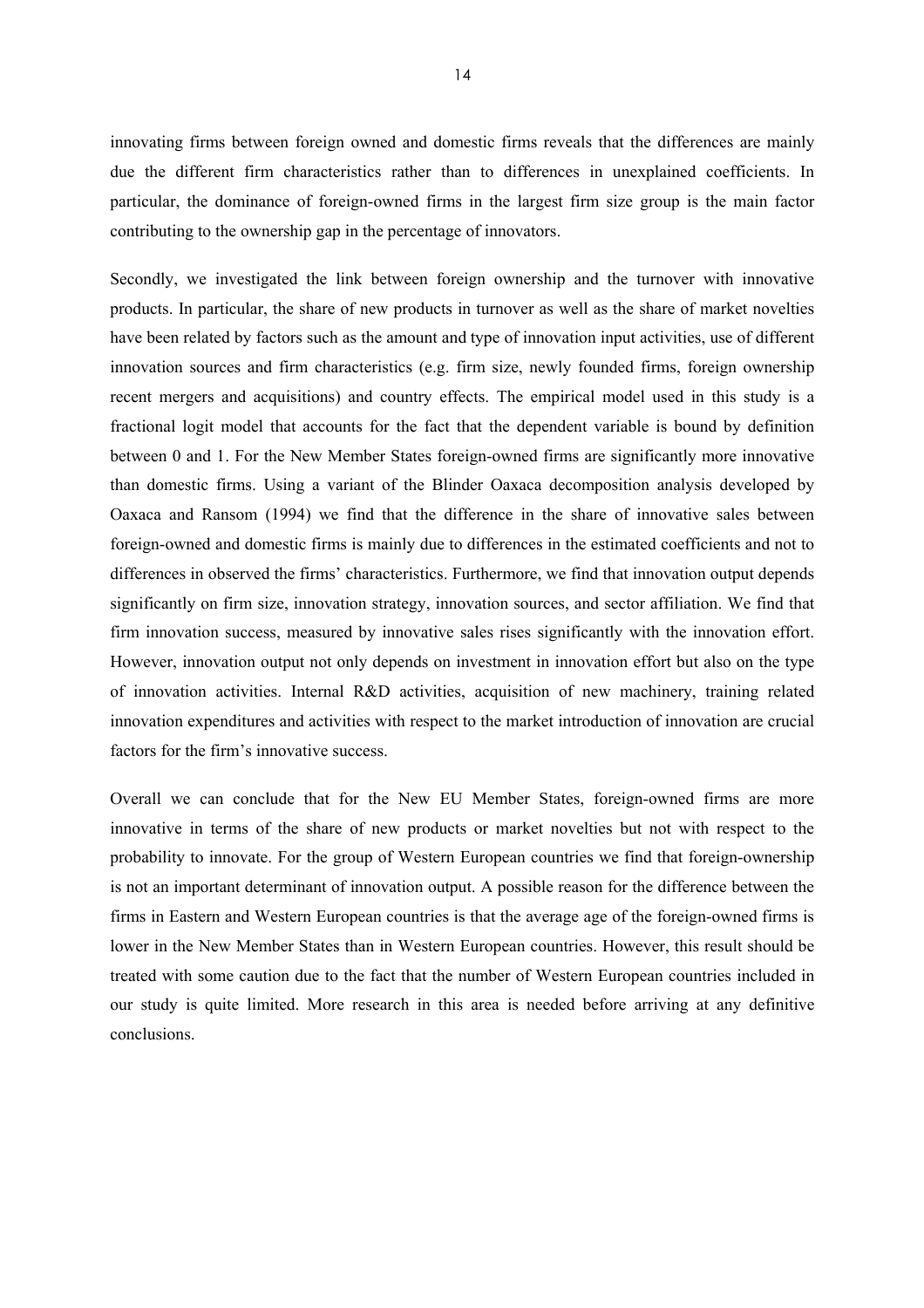#### **References**

- Acs, Z.J. and Audretsch, D.B. (1987), 'Innovation, Market Structure and Firm Size', *Review of Economics and Statistics*, 69, pp. 567-575.
- Acs, Z. J., Audretsch, D.B. (1998), 'Innovation in Large and Small Firms: An Empirical Analysis', *American Economic Review*, 78, pp. 678-690.
- Balcet, G. and Evangelista, R. (2005), 'Global technology: Innovation Strategies of Foreign Affiliates in Italy', *Transnational Corporations*, 14, 2, pp. 53-92.
- Brouwer, E. and Kleinknecht, A. (1996) 'Firm Size, Small Business Presence and Sales of Innovative Products: A Micro-Econometric Analysis', *Small Business Economics*, 8, 3, pp. 189-201, 1996.
- Cohen, W. M. and Klepper, S. (1996), 'Firm Size and the Nature of Innovation within Industries: The Case of Process and Product R&D', *The Review of Economics and Statistics*, 78 , 2, pp. 232-43.
- Cohen, W.M. and Levin, R.C (1989). 'Empirical Studies of Innovation and Market Structure', in R. Schmalensee and R.D. Willig (eds), *Handbook of Industrial Organization*, Vol. II, Amsterdam: North-Holland, 1989.
- Cohen, W. (1995), 'Empirical Studies of Innovative Activity' in P. Stoneman (ed.), *Handbook of the Economics of Innovation and Technological Change*, Basil Blackwell, Oxford,
- European Commission and Eurostat (2004), *Innovation in Europe. Results for the EU, Iceland and Norway. Data 1998-2001,* Luxembourg EUR-OP.
- Fairlie, R. (1999), 'The Absence of the African-American Owned Business: An Analysis of the Dynamics of Self-Employment', *Journal of Labor Economics*, 17, 1, pp. 80-108.
- Fairlie, R. (2005), 'An extension of the Blinder-Oaxaca decomposition technique to logit and probit models', *Journal of Economic and Social Measurement*, 30, 305-316.
- Frenz, M. and Ietto-Gillies, G. (2007), 'Does Multinationality Affect the Propensity to Innovate? An Analysis of the Third UK Community Innovation Survey', *International Review of Applied Economics*, 21, 1, pp. 99-117.
- Griffith R., S. Redding and H. Simpson (2004), '*Foreign Ownership and Productivity: New Evidence from the Service Sector and the R&D Lab'*, CEP Discussion Papers dp0649, Centre for Economic Performance, LSE.
- Griffith R., Huergo E., Mairesse J. and Peters, B: (2006) 'Innovation and Productivity Across Four European Countries', *Oxford Review of Economic Policy*, 22, 4, pp. 483-498.
- Jann, B. (2006), 'Fairlie Nonlinear decomposition of binary outcome differentials' Software module available in Stata.
- Janz, N., Lööf, H. and Peters, B. (2004), 'Firm-Level Innovation and Productivity Is there a Common Story Across Countries?', *Problems and Perspectives in Management*, 2, pp. 184-204.
- Kleinknecht, A. van Montfort K. and Brouwer, E. (2002), 'The Non-Trivial Choice Between Innovation Indicators', *Economics of Innovation and New Technology*, 11, 2, pp. 109–121.
- Morrison, P. D., Roberts, J. H. and von Hippel, E. (2000), 'Determinants of User Innovation and Innovation Sharing in a Local Market', *Management Science*, 46, 12, pp. 1513-1527.
- Oaxaca, R. and M. Ransom (1994), 'On Discrimination and the Decomposition of Wage Differentials', *Journal of Econometrics* 61, 5-21.
- OECD (1998), *Internationalisation of Industrial R&D: Patterns and Trends*, OECD, Paris.
- OECD Science, Technology and Industry Scoreboard (2003), *Towards a knowledge-based economy*, Paris.
- Papke, L. E. and Wooldridge, J. M. (1996) 'Econometric Models for Fractional Response Variables with an Application to 401(k) Participation Rates', *Journal of Applied Econometrics*, 11, 4, pp. 619-632.
- Pavitt, K, Robinson, M. and Townsend, J. (1987), 'The Size Distribution of Innovating Firms in the UK: 1945-1983', The *Journal of Industrial Economics*, 35, 3, pp. 297-316.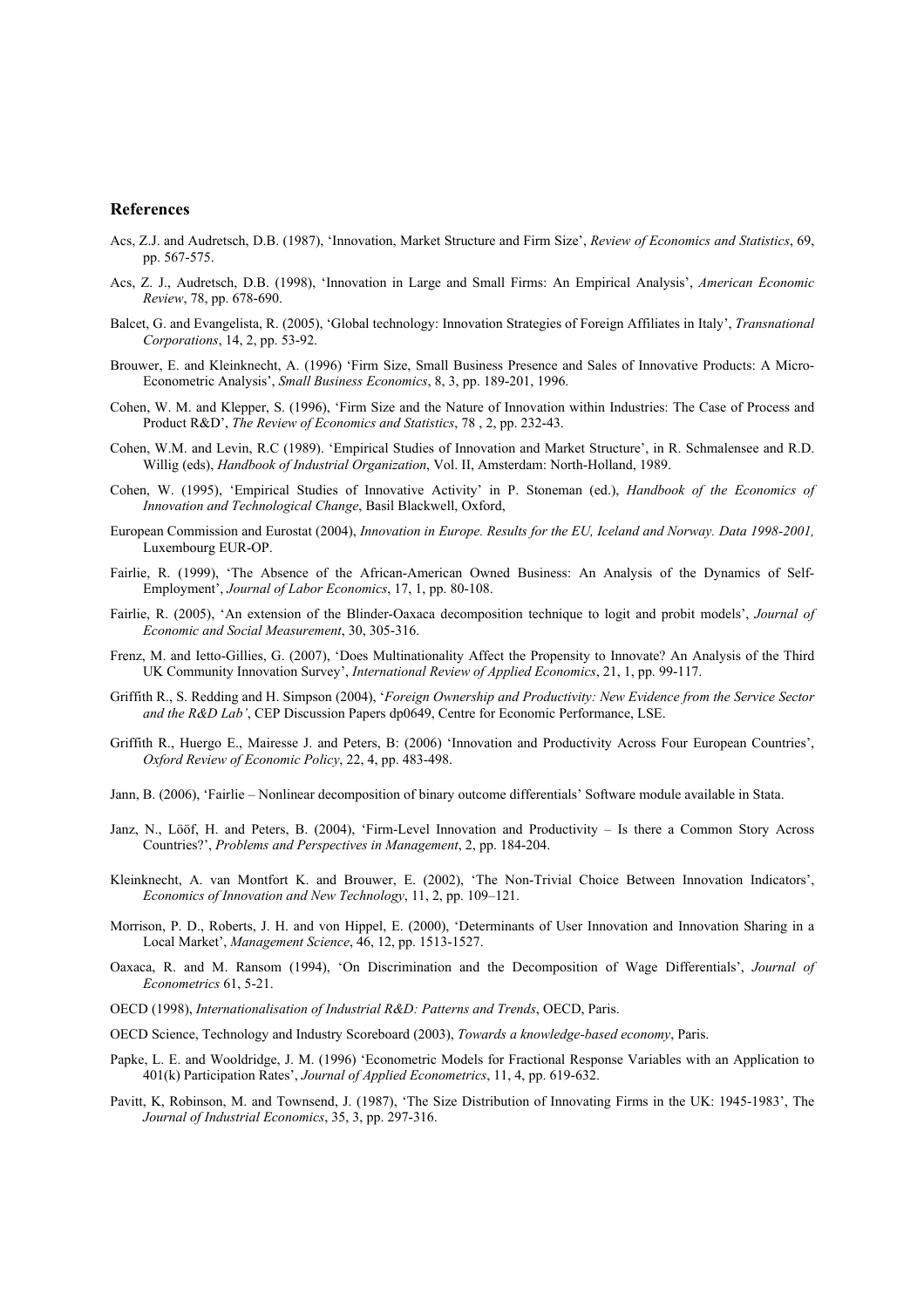- Sadowski, B.M. and Sadowski-Rasters, G. (2006), 'On the Innovativeness of Foreign Affiliates: Evidence from Companies in The Netherlands', *Research Policy*, 35, 3, pp. 447-462.
- Veugelers, R. and Cassiman, B. (1999), 'Make or Buy in Innovation Strategies: Evidence from Belgian Manufacturing Firms', *Research Policy*, 28, pp. 63–80.

Von Hippel, E. (1988), *The Sources of Innovation*, New York: Oxford University Press.